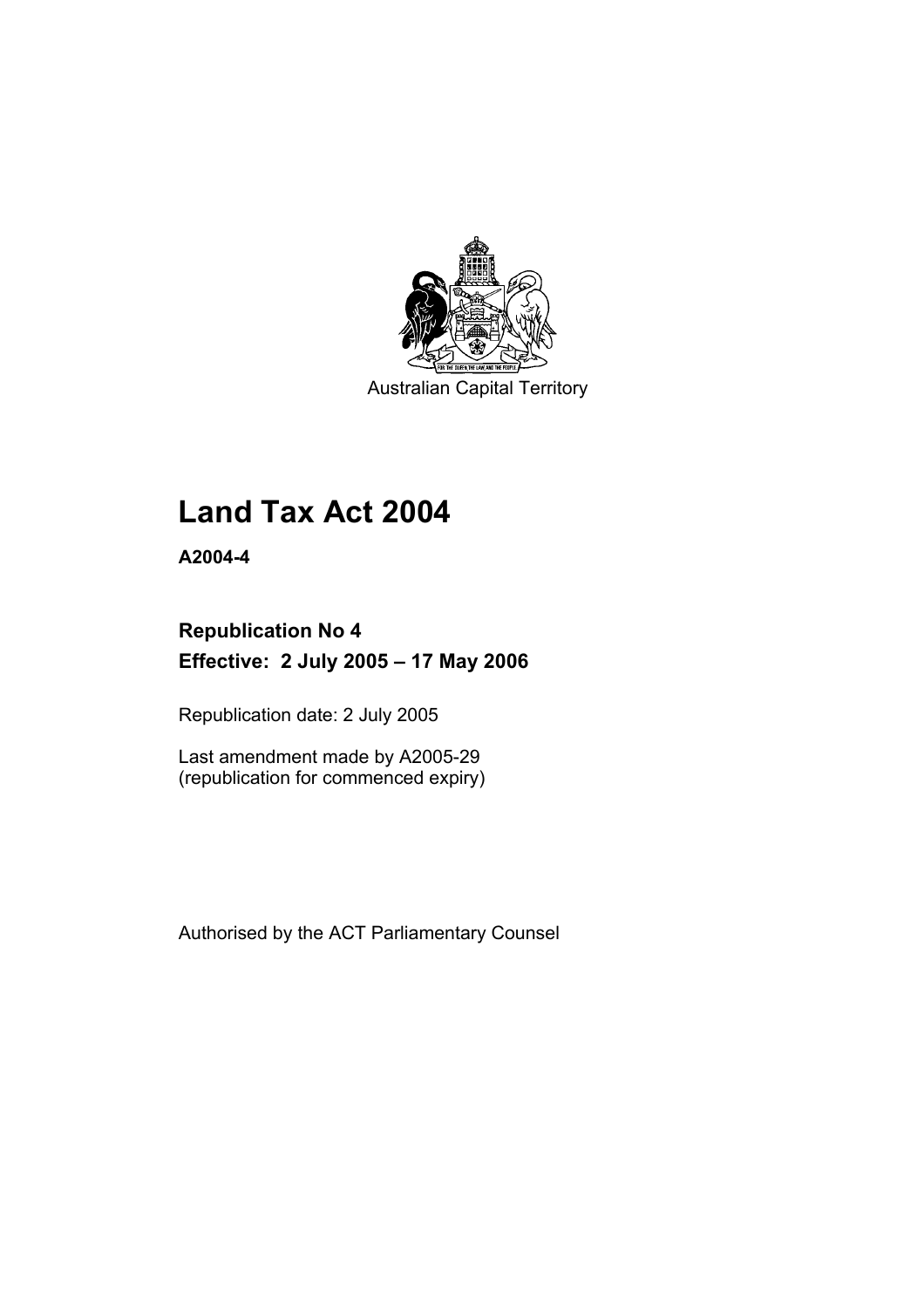## **About this republication**

#### **The republished law**

This is a republication of the *Land Tax Act 2004* (including any amendment made under the *Legislation Act 2001*, part 11.3 (Editorial changes)) as in force on 2 July 2005*.* It also includes any amendment, repeal or expiry affecting the republished law to 2 July 2005.

The legislation history and amendment history of the republished law are set out in endnotes 3 and 4.

#### **Kinds of republications**

The Parliamentary Counsel's Office prepares 2 kinds of republications of ACT laws (see the ACT legislation register at www.legislation.act.gov.au):

- authorised republications to which the *Legislation Act 2001* applies
- unauthorised republications.

The status of this republication appears on the bottom of each page.

#### **Editorial changes**

The *Legislation Act 2001*, part 11.3 authorises the Parliamentary Counsel to make editorial amendments and other changes of a formal nature when preparing a law for republication. Editorial changes do not change the effect of the law, but have effect as if they had been made by an Act commencing on the republication date (see *Legislation Act 2001*, s 115 and s 117). The changes are made if the Parliamentary Counsel considers they are desirable to bring the law into line, or more closely into line, with current legislative drafting practice.

This republication does not include amendments made under part 11.3 (see endnote 1).

#### **Uncommenced provisions and amendments**

If a provision of the republished law has not commenced or is affected by an uncommenced amendment, the symbol  $\mathbf{U}$  appears immediately before the provision heading. The text of the uncommenced provision or amendment appears only in the last endnote.

#### **Modifications**

If a provision of the republished law is affected by a current modification, the symbol  $\mathbf{M}$ appears immediately before the provision heading. The text of the modifying provision appears in the endnotes. For the legal status of modifications, see *Legislation Act 2001*, section 95.

#### **Penalties**

The value of a penalty unit for an offence against this republished law at the republication date is—

- (a) if the person charged is an individual—\$100; or
- (b) if the person charged is a corporation—\$500.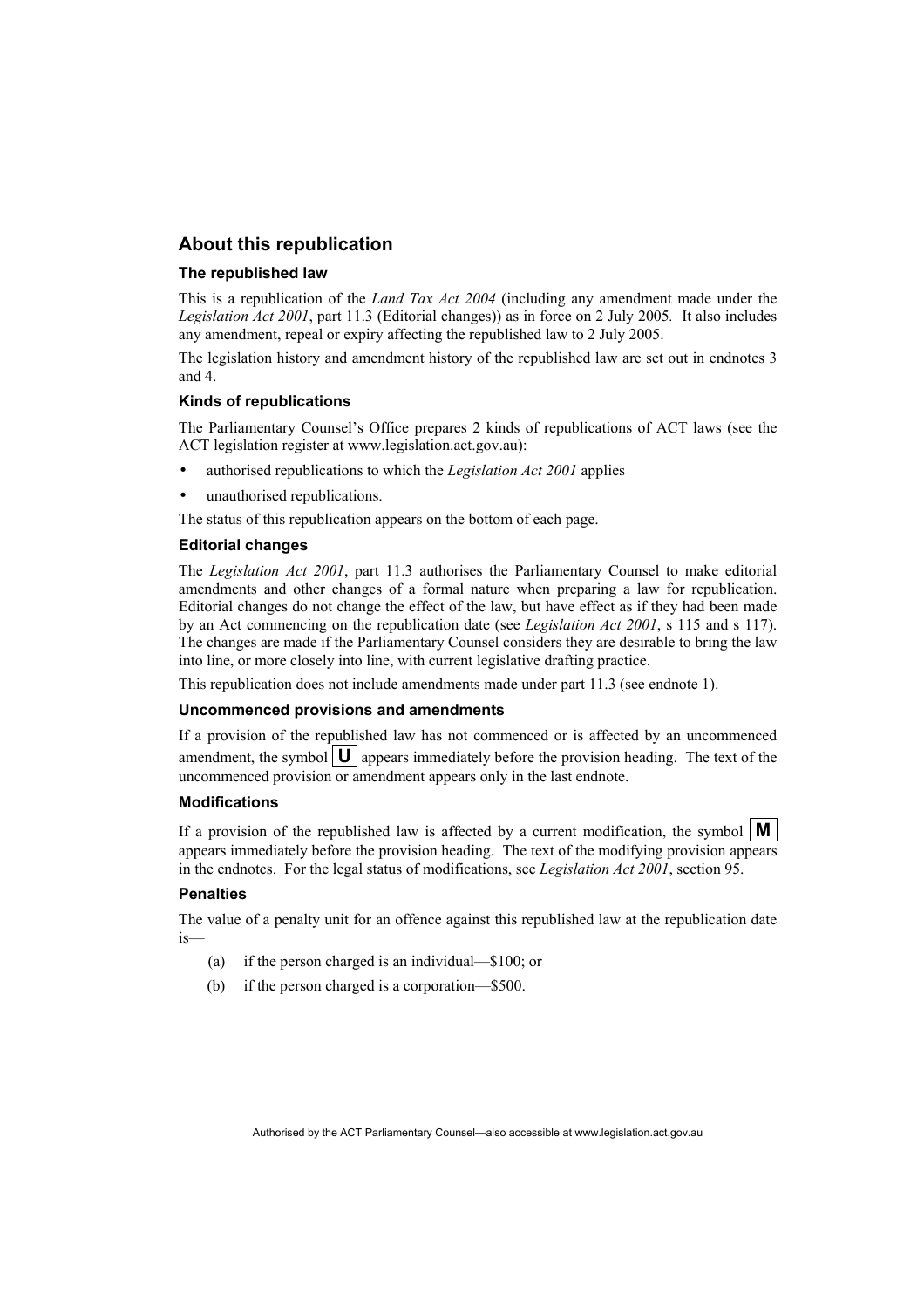

Australian Capital Territory

# **Land Tax Act 2004**

## **Contents**

| Part 1 | <b>Preliminary</b>                                    |    |
|--------|-------------------------------------------------------|----|
|        | Name of Act                                           | 2  |
| 3      | Dictionary                                            | 2  |
| 4      | <b>Notes</b>                                          | 2  |
| 5      | Offences against Act—application of Criminal Code etc | 3  |
| Part 2 | Imposition and payment of land tax                    |    |
| 6      | Pt 2 subject to pt 4                                  | 4  |
| 7      | Definitions for pt 2                                  | 4  |
| 8      | When is something rented for pt 2?                    | 5  |
| 9      | Imposition of land tax                                | 6  |
| 10     | Land exempted from s 9 generally                      |    |
| 11     | Land exempted from land tax                           | 9  |
| 12     | Application for compassionate case exemption          | 10 |
|        |                                                       |    |

Page

| R4       | Land Tax Act 2004            | contents 1 |
|----------|------------------------------|------------|
| 02/07/05 | Effective: 02/07/05-17/05/06 |            |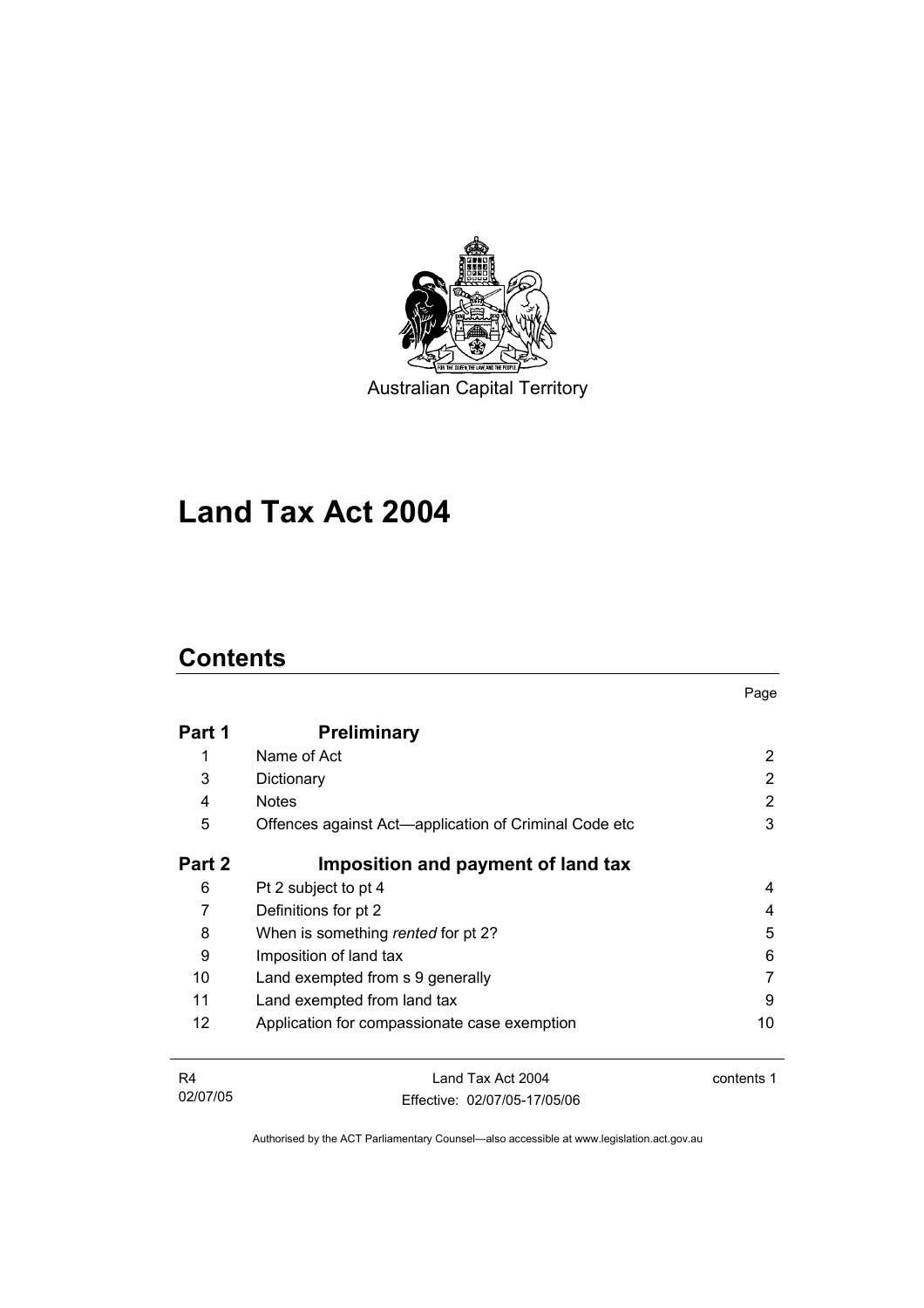|                     |                                                        | Page |
|---------------------|--------------------------------------------------------|------|
| 13                  | Decision on compassionate application                  | 11   |
| 14                  | Commissioner to be told if residential land rented     | 11   |
| 15                  | Multiple dwellings                                     | 12   |
| 16                  | Land partly owned by corporation or trustee            | 13   |
| 17                  | Payment of land tax                                    | 14   |
| 18                  | Land tax for part of quarter                           | 15   |
| Part 3              | <b>Enforcement</b>                                     |      |
| 19                  | Interest payable on overdue land tax                   | 16   |
| 20                  | Charge of land tax on rateable land                    | 17   |
| 21                  | Notice of land tax in arrears                          | 17   |
| 22                  | Unoccupied land-letting for unpaid land tax            | 17   |
| 23                  | Entitlement to possession of land held by commissioner | 19   |
| 24                  | Sale of land for nonpayment of land tax                | 19   |
| 25                  | Application may relate to more than 1 parcel           | 21   |
| Part 4              | <b>Unit subdivisions</b>                               |      |
| <b>Division 4.1</b> | Application of Act to unit subdivisions                |      |
| 26                  | Unit subdivisions                                      | 23   |
| 27                  | Unit subdivisions-land tax                             | 23   |
| <b>Division 4.2</b> | Certain proposed unit subdivisions                     |      |
| 28                  | Meaning of qualifying parcel of land for div 4.2       | 25   |
| 29                  | When div 4.2 applies to parcel of land                 | 25   |
| 30                  | Imposition of land tax-qualifying parcels of land      | 25   |
| 31                  | End of application of div 4.2                          | 26   |
| 32                  | Reassessment-completion of development                 | 27   |
| 33                  | Reassessment-noncompletion of development              | 27   |
| Part 5              | <b>Exemptions, remissions and certain interest</b>     |      |
|                     | payments                                               |      |
| 34                  | Exemption from land tax                                | 29   |
| 35                  | Remission of land tax                                  | 29   |
| 36                  | Remission of interest                                  | 30   |
| 37                  | Interest on refund                                     | 30   |
| contents 2          | Land Tax Act 2004                                      | R4   |

|  | contents 2 |  |
|--|------------|--|
|--|------------|--|

Effective: 02/07/05-17/05/06

R4 02/07/05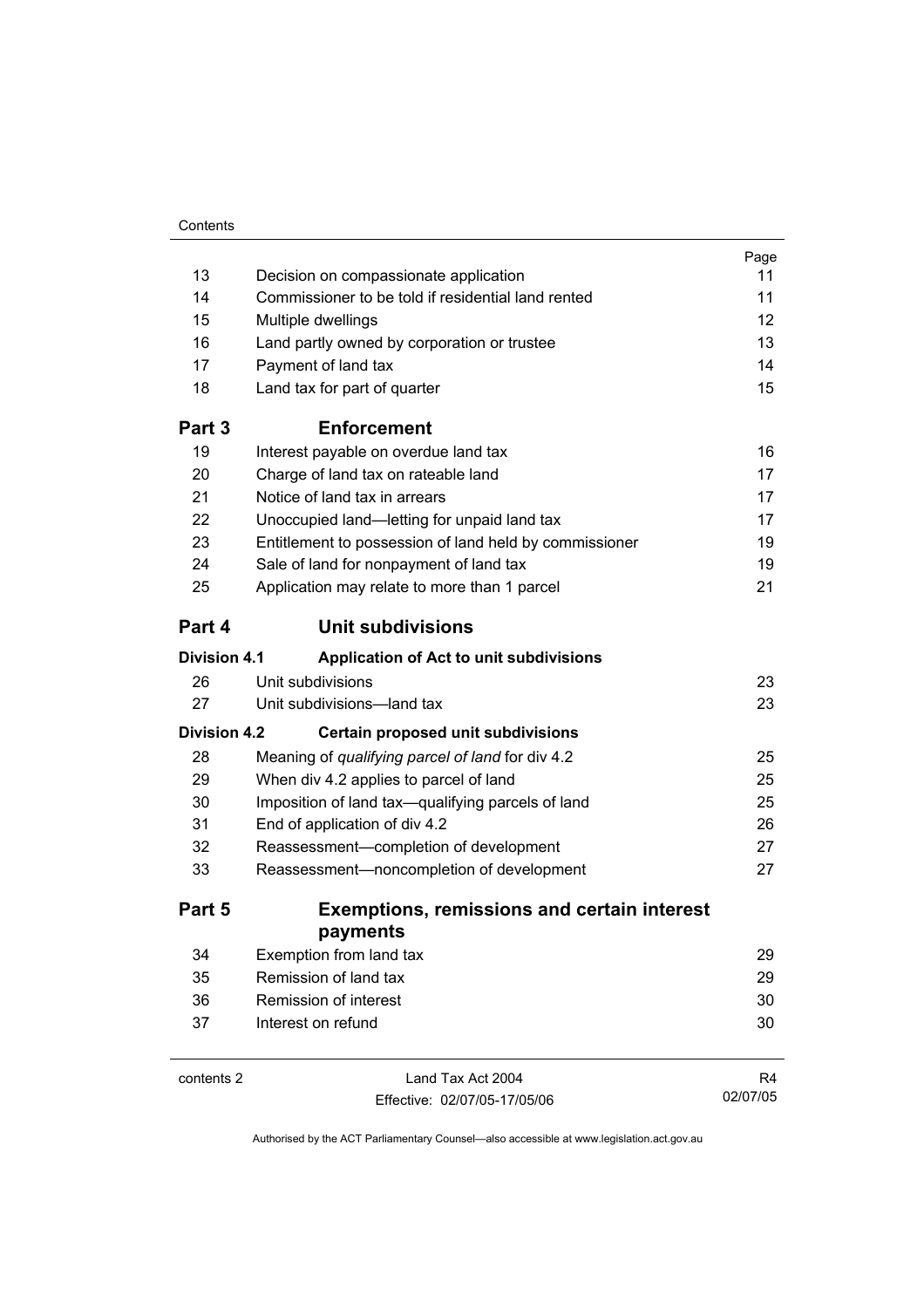|                   |                                                | Contents |
|-------------------|------------------------------------------------|----------|
|                   |                                                | Page     |
| Part 6            | <b>Miscellaneous</b>                           |          |
| 38                | Objections                                     | 31       |
| 39                | Review by AAT                                  | 31       |
| 40                | Working out amounts with fractions for Act     | 32       |
| 41                | Certificate of land tax and other charges      | 32       |
| 42                | Statement of amounts payable and payments made | 33       |
| 43                | Determination of fees                          | 33       |
| 44                | Regulation-making power                        | 34       |
| <b>Dictionary</b> |                                                | 35       |
| <b>Endnotes</b>   |                                                |          |
| 1                 | About the endnotes                             | 38       |
| 2                 | Abbreviation key                               | 38       |
| 3                 | Legislation history                            | 39       |

|   | About the endnotes     | 38 |
|---|------------------------|----|
| 2 | Abbreviation key       | 38 |
| 3 | Legislation history    | 39 |
| 4 | Amendment history      | 39 |
| 5 | Earlier republications | 41 |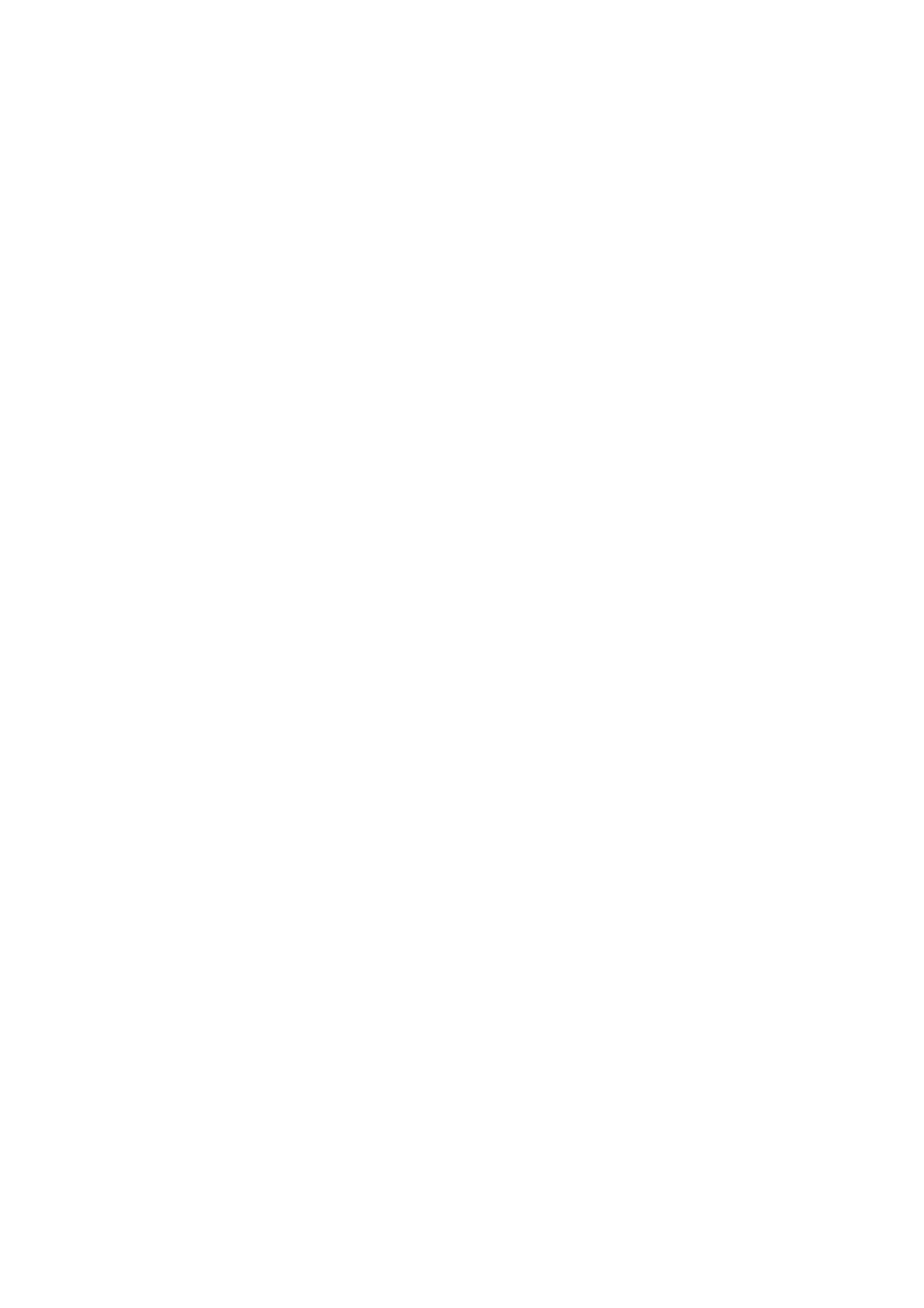

Australian Capital Territory

## **Land Tax Act 2004**

An Act about land tax

I

R4 02/07/05

Land Tax Act 2004 Effective: 02/07/05-17/05/06 page 1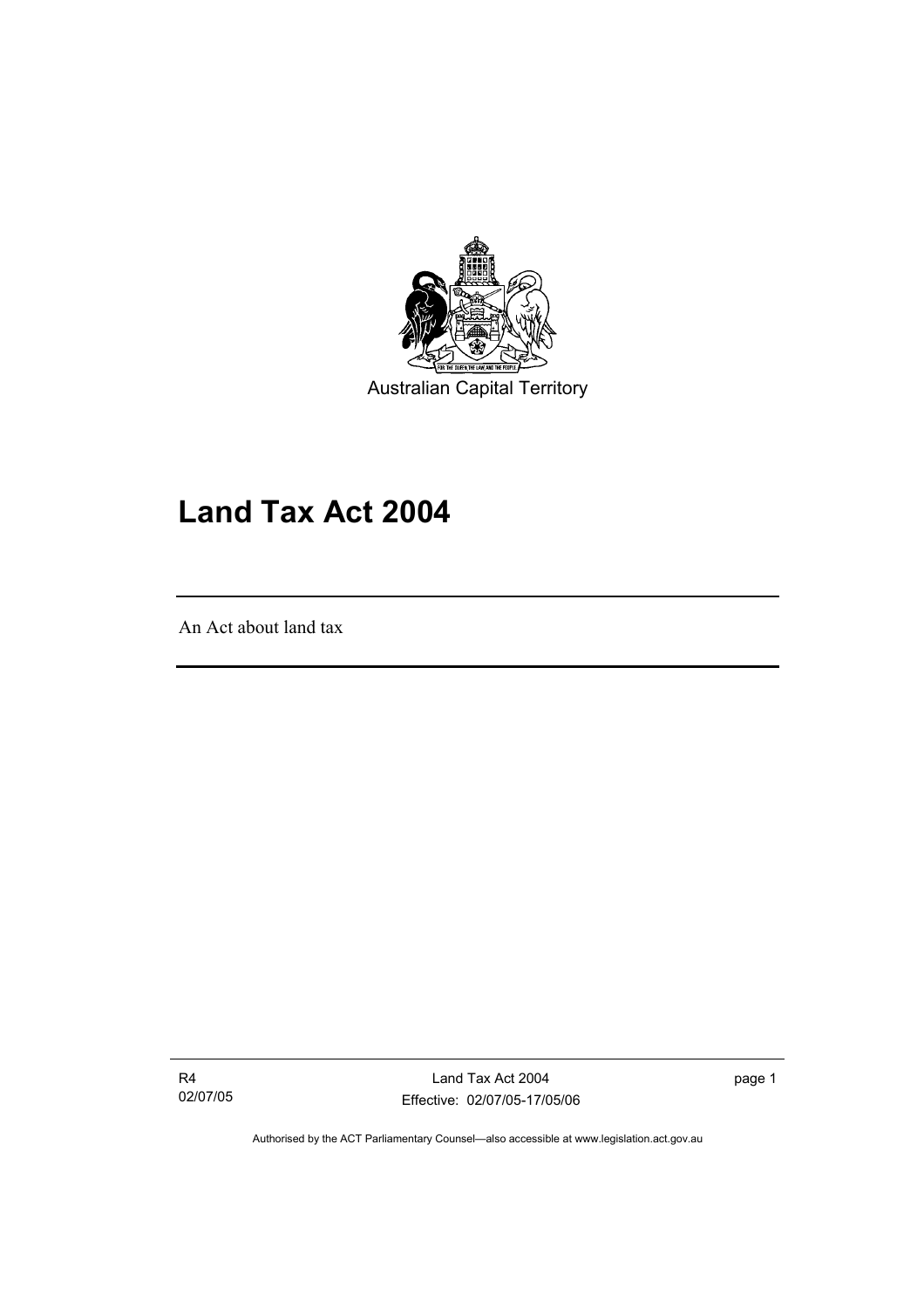#### **Part 1** Preliminary

Section 1

## **Part 1** Preliminary

### **1 Name of Act**

This Act is the *Land Tax Act 2004*.

*Note* This Act is a *tax law* under the Taxation Administration Act. As a tax law, this Act is subject to provisions of the Taxation Administration Act about the administration and enforcement of tax laws generally.

## **3 Dictionary**

The dictionary at the end of this Act is part of this Act.

*Note 1* The dictionary at the end of this Act defines certain terms used in this Act, and includes references (*signpost definitions*) to other terms defined elsewhere.

> For example, the signpost definition '*unit subdivision*—see the *Rates Act 2004*, dictionary.' means that the term 'unit subdivision' is defined in that dictionary and the definition applies to this Act.

*Note 2* A definition in the dictionary (including a signpost definition) applies to the entire Act unless the definition, or another provision of the Act, provides otherwise or the contrary intention otherwise appears (see Legislation Act,  $s$  155 and  $s$  156 (1)).

#### **4 Notes**

A note included in this Act is explanatory and is not part of this Act.

*Note* See Legislation Act, s 127 (1), (4) and (5) for the legal status of notes.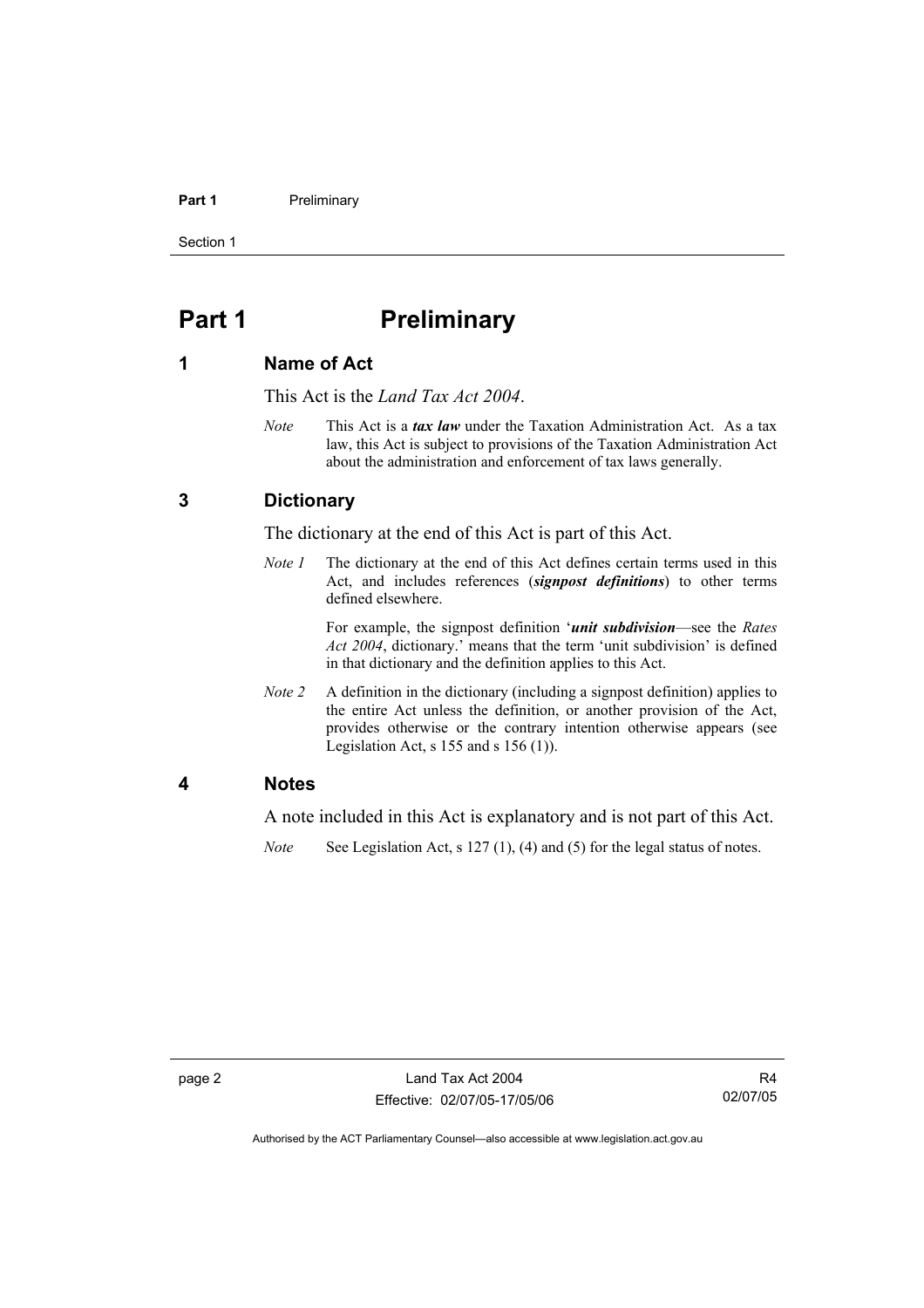## **5 Offences against Act—application of Criminal Code etc**

Other legislation applies in relation to offences against this Act.

*Note 1 Criminal Code*

The Criminal Code, ch 2 applies to all offences against this Act (see Code, pt 2.1).

The chapter sets out the general principles of criminal responsibility (including burdens of proof and general defences), and defines terms used for offences to which the Code applies (eg *conduct*, *intention*, *recklessness* and *strict liability*).

*Note 2 Penalty units* 

The Legislation Act, s 133 deals with the meaning of offence penalties that are expressed in penalty units.

page 3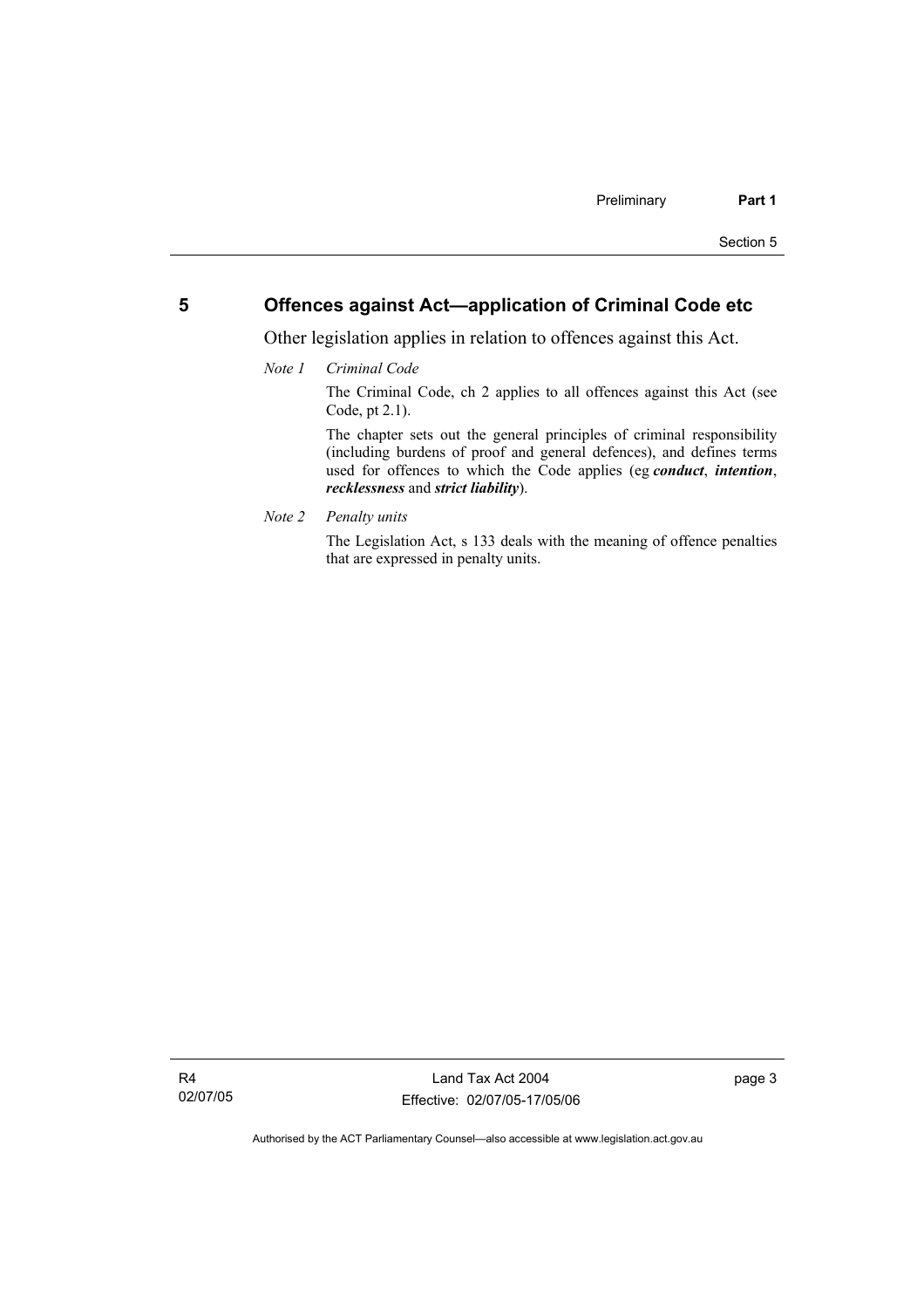Section 6

## **Part 2 Imposition and payment of land tax**

### **6 Pt 2 subject to pt 4**

This part is subject to part 4 (Unit subdivisions).

## **7 Definitions for pt 2**

In this part:

*rent* means valuable consideration for which a tenant is liable under a tenancy agreement in relation to the tenancy or a period of the tenancy.

### *tenancy agreement*—

- (a) means an agreement under which a person grants to someone else for value a right of occupation of a parcel of land for use as a residence—
	- (i) whether the right of occupation is exclusive or not; and
	- (ii) whether the agreement is express or implied; and
	- (iii) whether the agreement is in writing, is oral, or is partly in writing and partly oral; but
- (b) does not include an agreement giving a right of occupation only as a boarder or lodger.

*tenant* means a person with a right of occupation under a tenancy agreement.

*trustee* does not include—

 (a) in relation to a dead person—an executor of the will, or an administrator of the estate, of the dead person; or

R4 02/07/05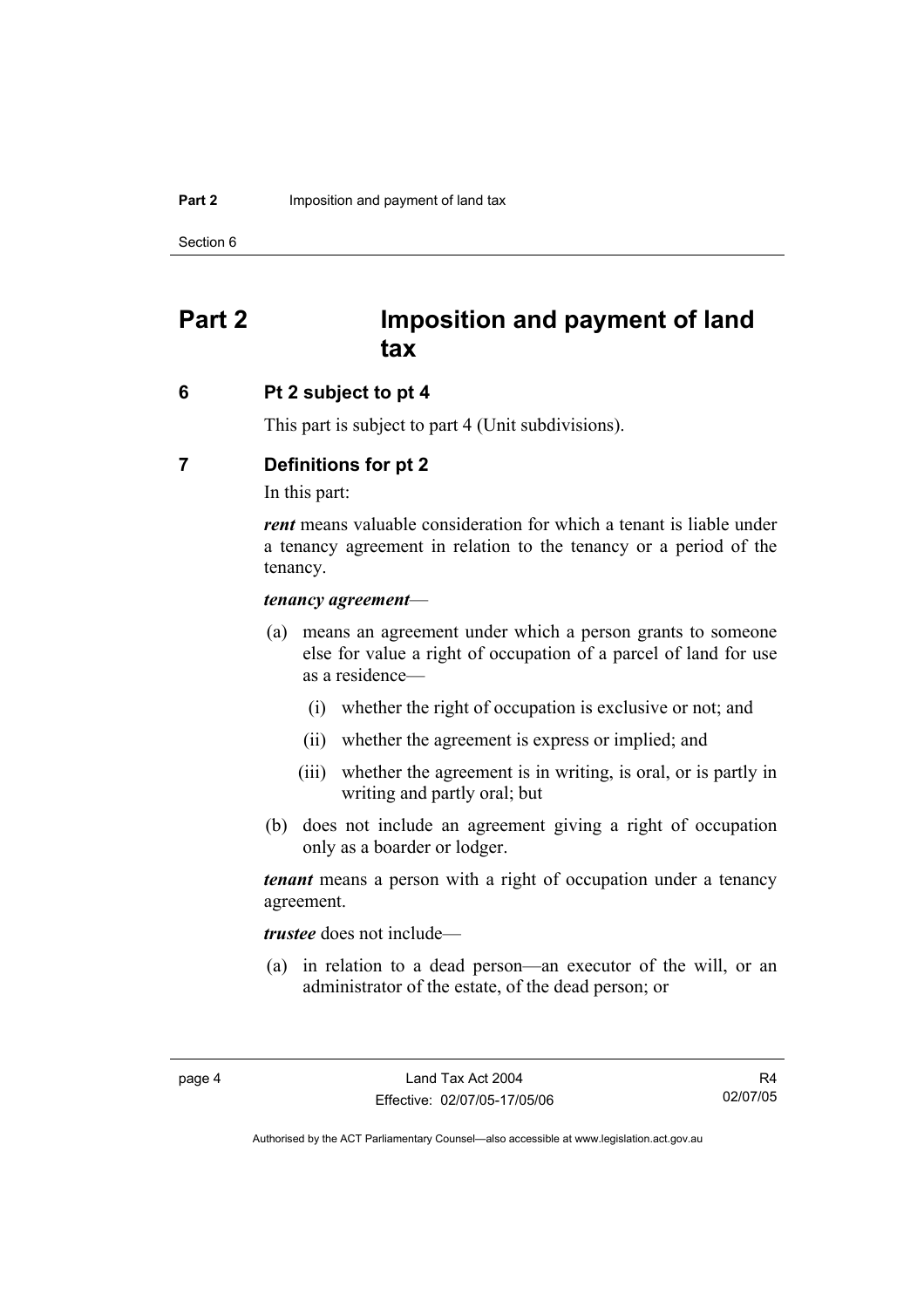(b) a guardian or manager of the property of a person with a legal disability.

### **8 When is something** *rented* **for pt 2?**

 (1) For this part, a parcel of land or dwelling is not taken to be *rented* only because a tenant is liable to pay for rates, land tax, repairs, maintenance or insurance in relation to the parcel or dwelling.

*Note* For provision about multiple dwellings on a parcel of land, see s 15.

- (2) For this part, a parcel of land or dwelling is taken to be *rented* if it is rented on the 1st day of a quarter.
- (3) For this part, a parcel of land or dwelling is taken to be *rented* on the 1st day of a quarter if—
	- (a) it is leased for residential purposes on that day; and
	- (b) it was rented at any time in the previous quarter.
- (4) However, the parcel of land or dwelling is taken not to be *rented* on the 1st day of a quarter if—
	- (a) the owner gives written notice to the commissioner before the beginning of the quarter that the parcel or dwelling will not be rented at any time in the quarter; or
	- (b) the owner gives written notice to the commissioner during the quarter that the parcel or dwelling has not been, and will not be, rented at any time in the quarter; or
	- (c) the owner gives written notice to the commissioner after the quarter that the parcel was not rented at any time in the quarter; or
	- (d) the owner gives written notice to the commissioner that the parcel or dwelling was not rented during a continuous period of at least 91 days that—
		- (i) begins in a quarter after the 1st day of the quarter; and

page 5

Authorised by the ACT Parliamentary Counsel—also accessible at www.legislation.act.gov.au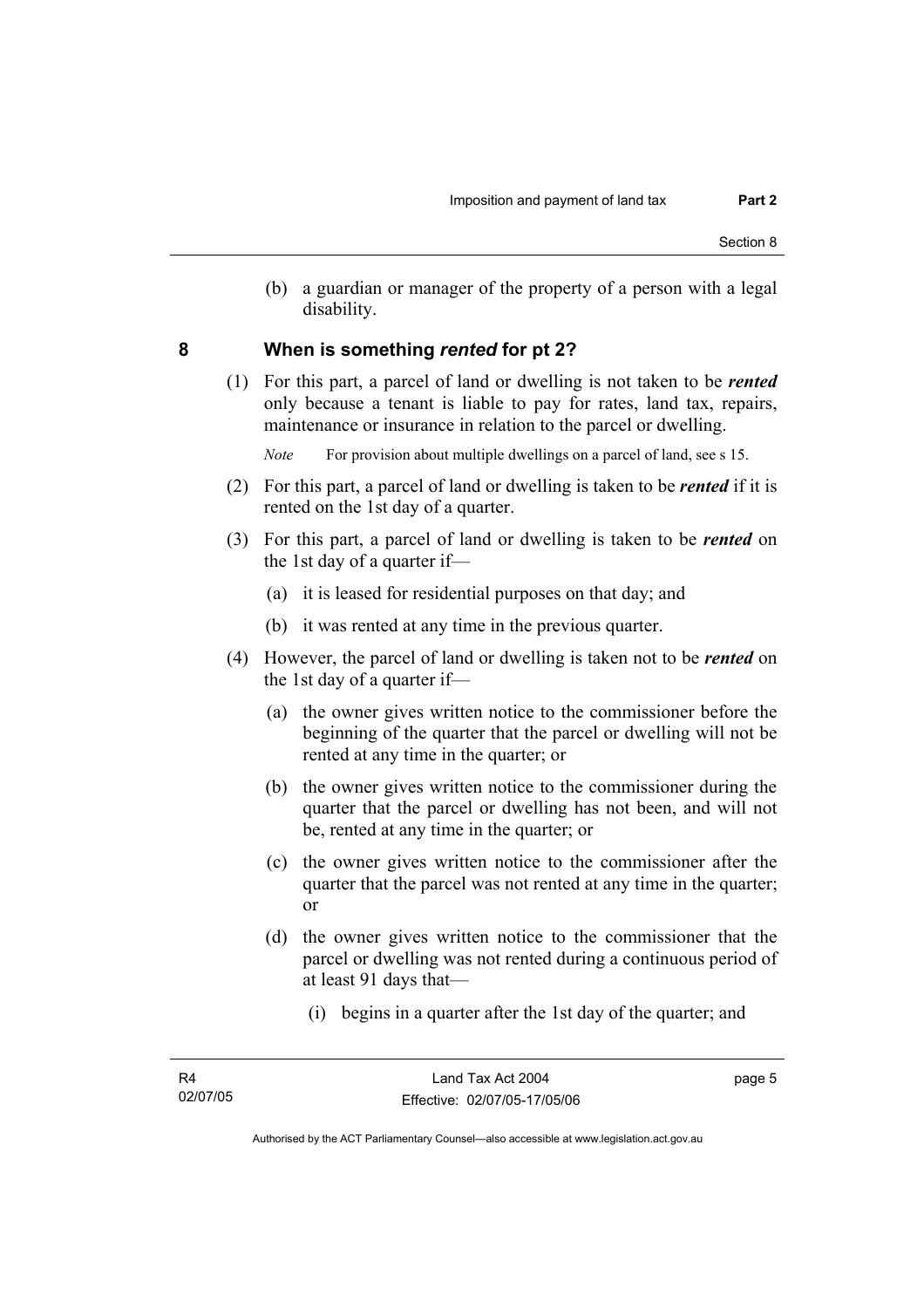Section 9

- (ii) ends in the following quarter.
- (5) Also, if the owner of a parcel of land becomes the owner on the 1st day of a quarter or during the previous quarter, the parcel is taken to be not rented on the 1st day of the quarter unless—
	- (a) the owner advises under section 14 that the parcel is rented; or
	- (b) the commissioner is otherwise satisfied that the parcel is rented.

### **9 Imposition of land tax**

- (1) Land tax at the appropriate rate is imposed for a quarter on each parcel of rateable land that is—
	- (a) rented residential land; or
	- (b) residential land owned by a corporation or trustee; or
	- (c) commercial land.
- (2) The *appropriate rate* of land tax for a parcel of land is the amount worked out for the parcel as follows:

determined rate × average unimproved value

- (3) However, land tax is not imposed on a parcel of land that is exempt under section 10 or section 11.
- (4) In this section:

*average unimproved value* means the average unimproved value of the parcel of land under the *Rates Act 2004*.

#### *commercial land*—

- (a) means rateable land that is not residential land or rural land; and
- (b) includes part of a parcel of land used for commercial purposes.

R4 02/07/05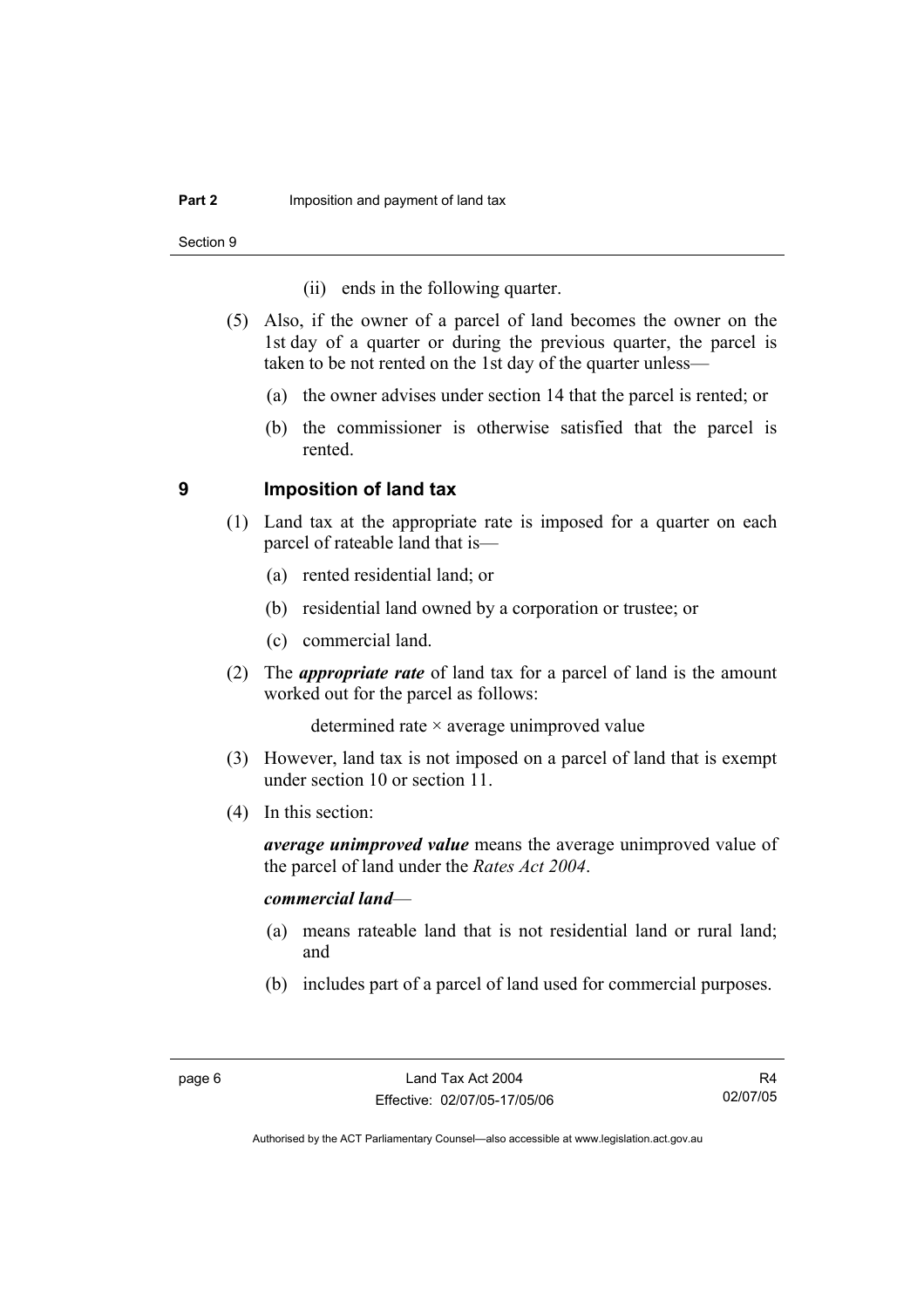*determined rate* means the rate determined under the Taxation Administration Act, section 139.

*Note* The power to determine a rate under the Taxation Administration Act includes the power to determine a different rate for different matters or different classes of matters (see Legislation Act, s 48).

## **10 Land exempted from s 9 generally**

- (1) The following parcels of land are exempt from land tax imposed under section 9:
	- (a) a parcel of residential land owned by an individual if the parcel is exempted under section 13 (Decision on compassionate application) in relation to the parcel;
	- *Note* An exemption under s 13 is for 1 year or less.
	- (b) a parcel of rural land;
	- (c) a parcel of land owned by the commissioner for housing under the *Housing Assistance Act 1987*;
	- (d) a parcel of land leased for a retirement village;
	- (e) a parcel of land leased for a nursing home;
	- (f) a parcel of land leased for a nursing home and a retirement village;
	- (g) a parcel of land leased by a religious institution or order to provide residential accommodation to a member of the institution or order and allow the member to perform his or her duties as a member of the institution or order;
	- (h) a parcel of land, other than a parcel of residential land leased to a corporation or trustee, being used for a purpose prescribed under the regulations.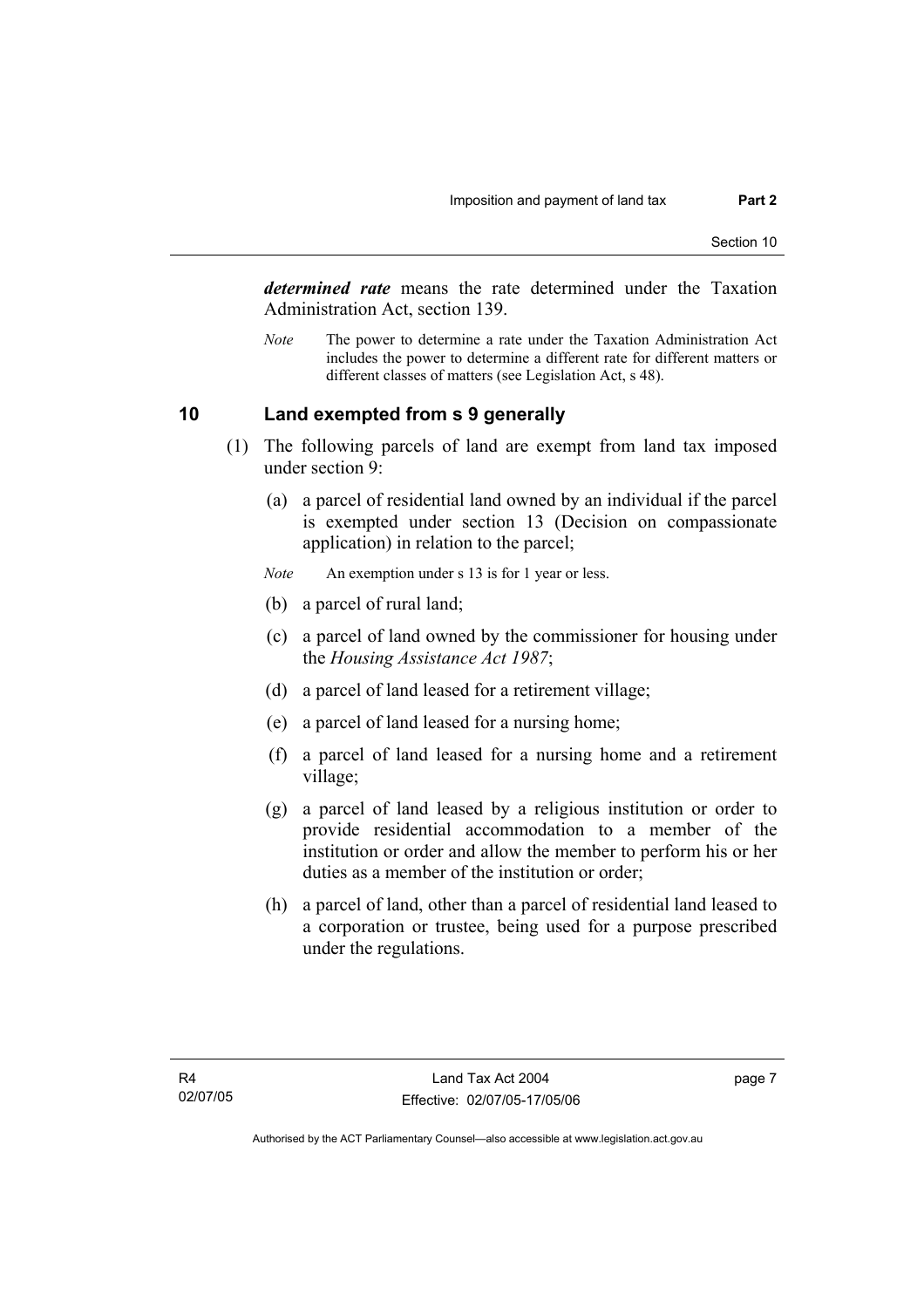Section 10

(2) In this section:

*nursing home* means premises that—

- (a) are approved, or taken to be approved, as a nursing home under the *National Health Act 1953* (Cwlth); and
- (b) are built on land under a lease that allows the use of the land—
	- (i) for residential accommodation and nursing care for patients who, because of infirmity or illness, disease, incapacity or disability have a continuing need for nursing care; and
	- (ii) if the land is also used, or to be used, as a retirement village—for residential retirement accommodation.

*retirement village* means a complex of buildings (whether or not including hostel units)—

- (a) that is intended predominantly for retired people who are at least 55 years old, or couples, at least 1 of whom is at least 55 years old; and
- (b) each of which is, or is to be, occupied or used under a sublease, licence or other arrangement (other than a lease); and
- (c) each of which is intended, and able, to be occupied as a home; and
- (d) that is built on land under a lease that allows the use of the land—
	- (i) for residential retirement accommodation; and
	- (ii) if the land is also used, or to be used, for a nursing home—for residential accommodation and nursing care for patients who, because of infirmity or illness, disease, incapacity or disability have a continuing need for nursing care; and

R4 02/07/05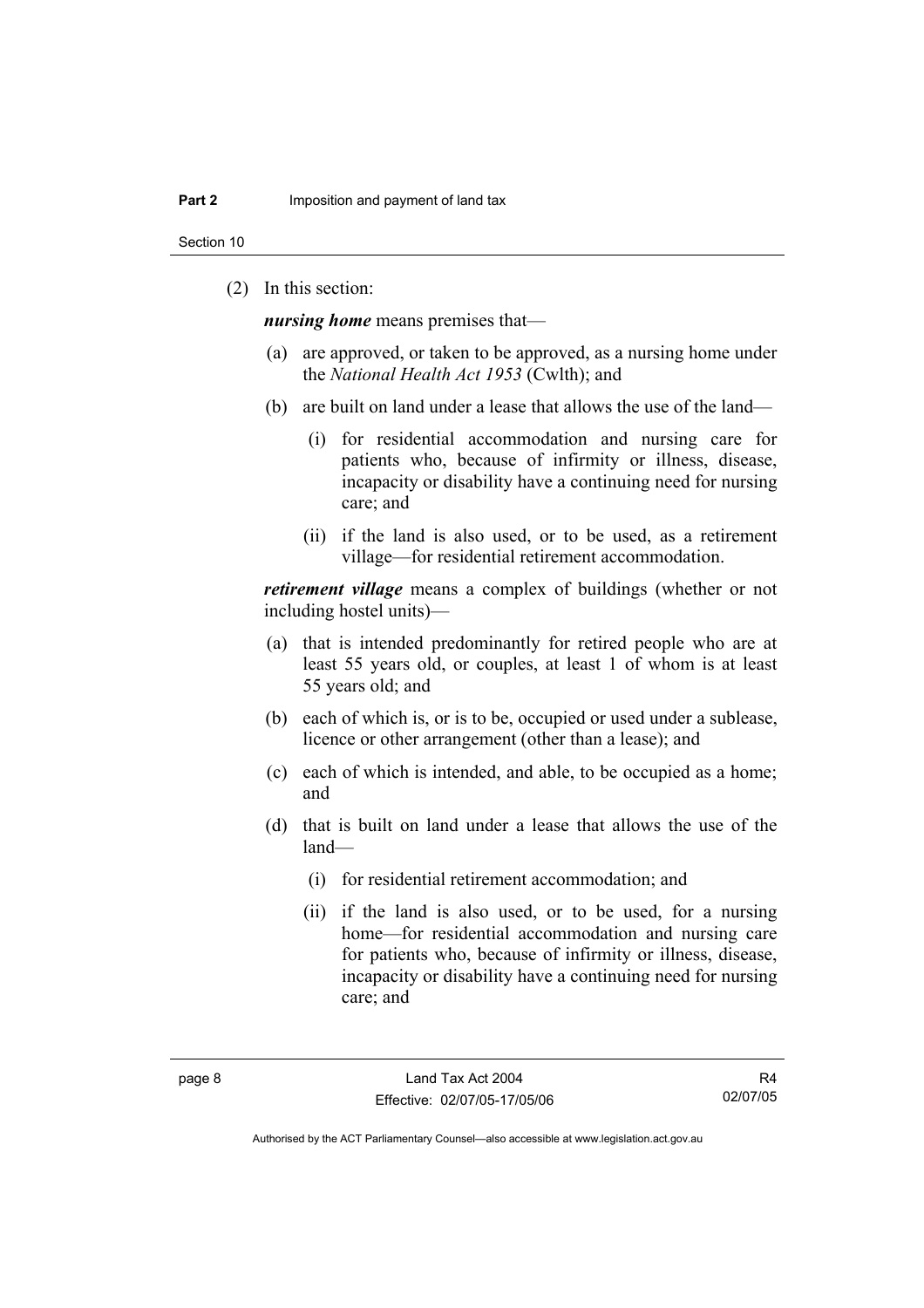- (e) from which no business activity is conducted by the lessee, other than a business connected with the conduct of—
	- (i) a retirement village; or
	- (ii) if a nursing home is also conducted under the same lease—the nursing home.

*Note* Section 15 (2) disapplies this section in certain circumstances.

## **11 Land exempted from land tax**

- (1) The following parcels of land are exempted from land tax:
	- (a) a parcel of land held under a development lease by a corporation;
	- (b) a parcel of residential land owned by a not-for-profit housing corporation.
- (2) A parcel of land owned by a corporation carrying on business as a builder or land developer is exempt from land tax in relation to the parcel for 2 years beginning on the 1st day of the 1st quarter after the corporation becomes the owner of the parcel if—
	- (a) the parcel is used by the corporation only to construct new residential premises; and
	- (b) the new residential premises are to be sold by the corporation when finished.
- (3) In this section:

*development lease*, of land, means a lease for the development of the land by the lessee, or at the lessee's expense, by clearing, filling, grading, draining, levelling or excavating the land to make it suitable for subdivision into parcels of land to be leased.

page 9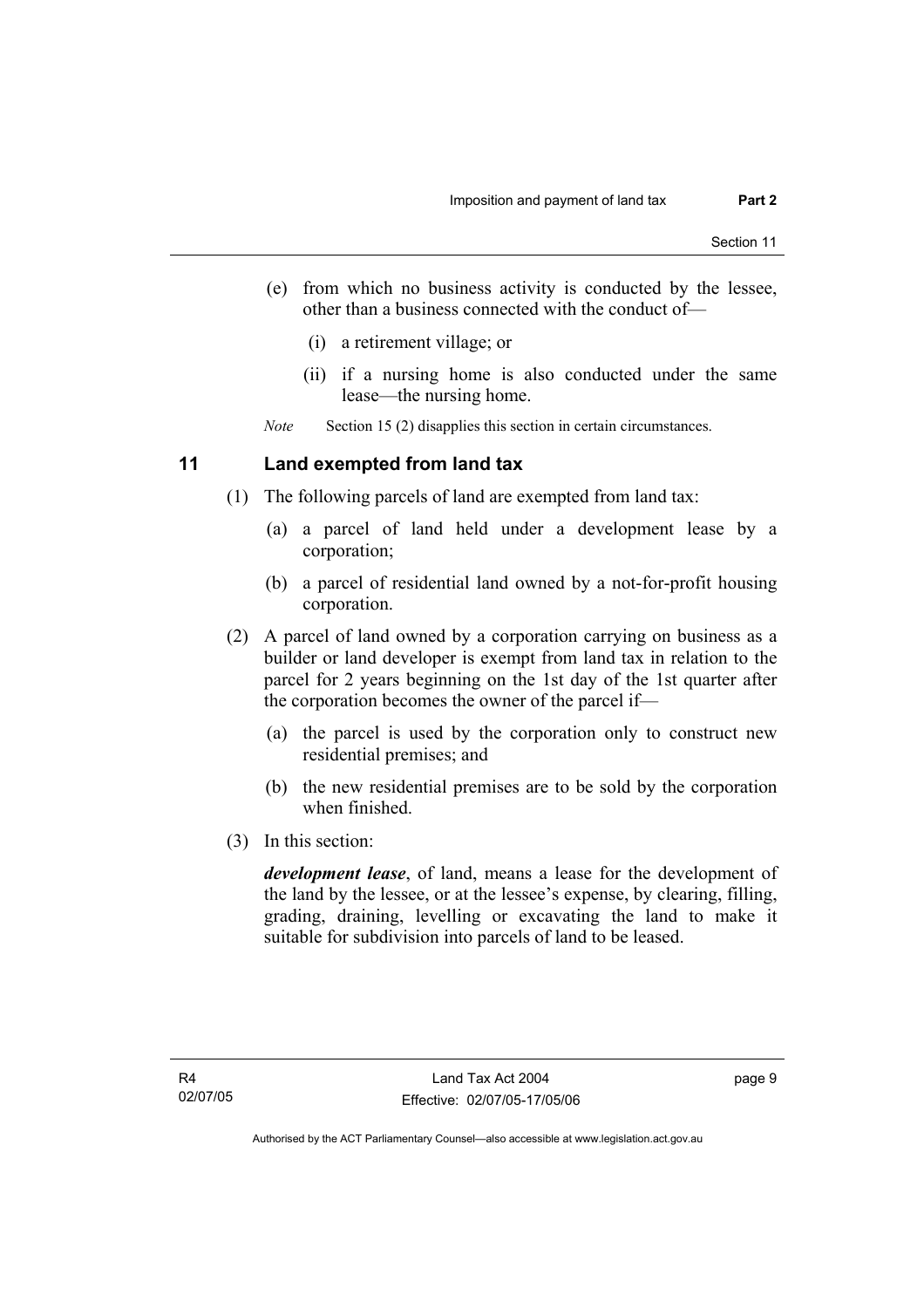*new residential premises* includes premises intended and able to be occupied as a home that—

- (a) have been created through substantial renovations of a building; or
- (b) have been built, or contain a building that has been built, to replace demolished premises on the same land.

*not-for-profit housing corporation* means a corporation registered under the Corporations Act or the *Cooperatives Act 2002* with a constitution that—

- (a) states that the main objective of the corporation is the provision of housing; and
- (b) prohibits the corporation from making a distribution (whether in money, property or another way) to its members.

*substantial renovations*, of a building, are renovations in which all, or substantially all, of the building is removed or replaced, whether or not the renovations involve removal or replacement of foundations, external walls, interior supporting walls, floors, roof or staircases.

*Note* Section 15 (2) disapplies this section in certain circumstances.

## **12 Application for compassionate case exemption**

- (1) This section applies if, on the  $1<sup>st</sup>$  day of a quarter, a parcel of residential land is owned by an individual (the *owner*) and rented by a tenant.
- (2) The owner may apply in writing to the commissioner for a declaration that the parcel of land be treated as exempt from land tax on compelling compassionate grounds.
- (3) The application must set out the grounds on which it is made.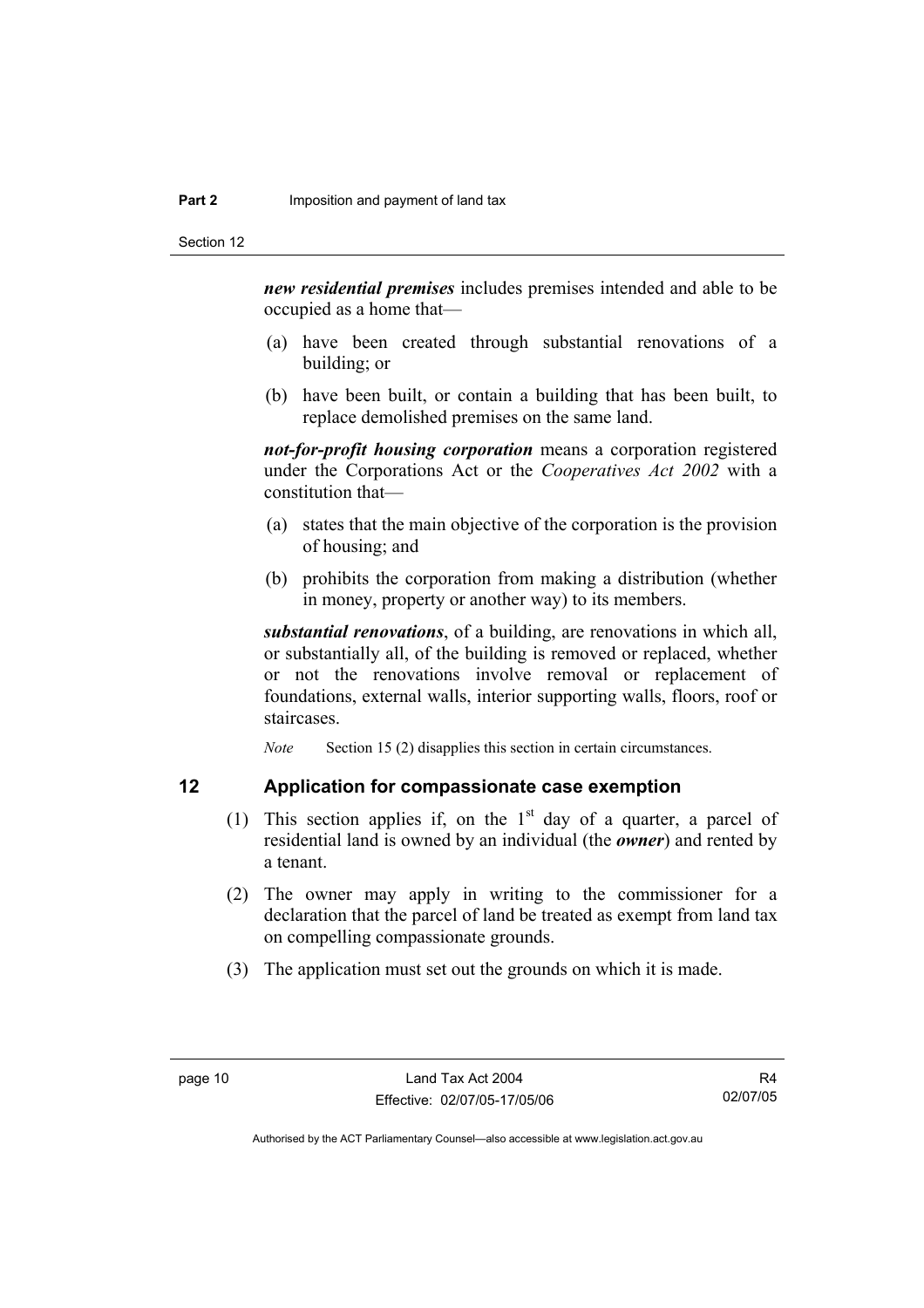## **13 Decision on compassionate application**

- (1) On receiving an application under section 12 by the owner of a parcel of land, the commissioner must—
	- (a) if satisfied that the owner is temporarily absent because of compelling compassionate reasons and the parcel is not a parcel to which subsection (2) relates—exempt the parcel from land tax; or
	- (b) in any other case—refuse to exempt the parcel from land tax.
- (2) The commissioner must not exempt a parcel of land under this section if—
	- (a) a person carries on business as the proprietor of a boarding house on the parcel; or
	- (b) the parcel is leased to a corporation or trustee.
- (3) An exemption under subsection (1) in relation to a parcel of land must state that the parcel is exempt from land tax for a stated period of 1 year or less.
- (4) A notice of refusal under subsection (1) (b) must give reasons why the commissioner is not satisfied that the parcel should be exempt from land tax under this section.
- (5) The commissioner may, by notice given to the owner of the parcel of land, revoke an exemption under this section if satisfied that the parcel should no longer be exempted.

## **14 Commissioner to be told if residential land rented**

- (1) A person who becomes the owner of a parcel of land that is leased for residential purposes, and becomes or continues to be rented by a tenant on the change of ownership, must tell the commissioner in writing within 30 days after the day the person becomes the owner—
	- (a) that the parcel has begun or continued to be rented; and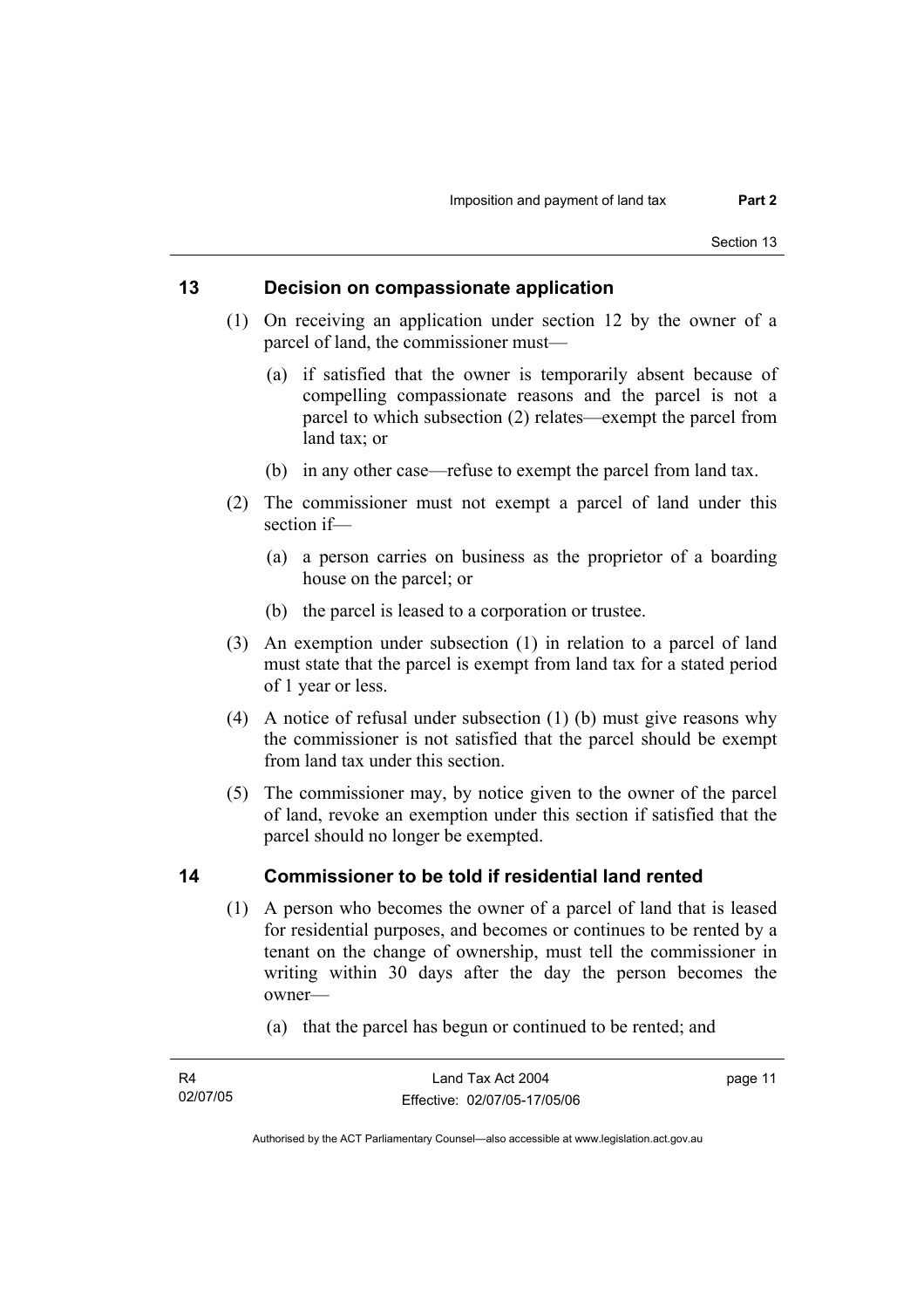Section 15

- (b) the date when the rental began.
- (2) If a parcel of land that is leased for residential purposes becomes rented by a tenant, the owner of the parcel must tell the commissioner in writing about the rental (including the date the rental began) within 30 days after the day the rental begins.
- (3) This section does not apply if the owner of the parcel of land is a corporation.

### **15 Multiple dwellings**

- (1) This section applies if—
	- (a) a parcel of residential land owned by someone other than a corporation or trustee contains multiple dwellings; and
	- (b) at least 1 of the dwellings is rented by a tenant.
- (2) Section 10 (Land exempted from s 9 generally) and section 11 (Land exempted from land tax) do not apply to the parcel of land.
- (3) In working out the land tax payable for the parcel of land under section 9 (Imposition of land tax), the average unimproved value of the parcel of land is the amount worked out in accordance with the following formula:

$$
AUV \times \frac{FA}{TFA}
$$

(4) In this section:

*AUV* means the average unimproved value of the parcel of land under the *Rates Act 2004*.

*dwelling* does not include—

- (a) a garage, carport, garden shed, veranda, pergola or patio, or any other structure not used for living in; or
- (b) a unit.

R4 02/07/05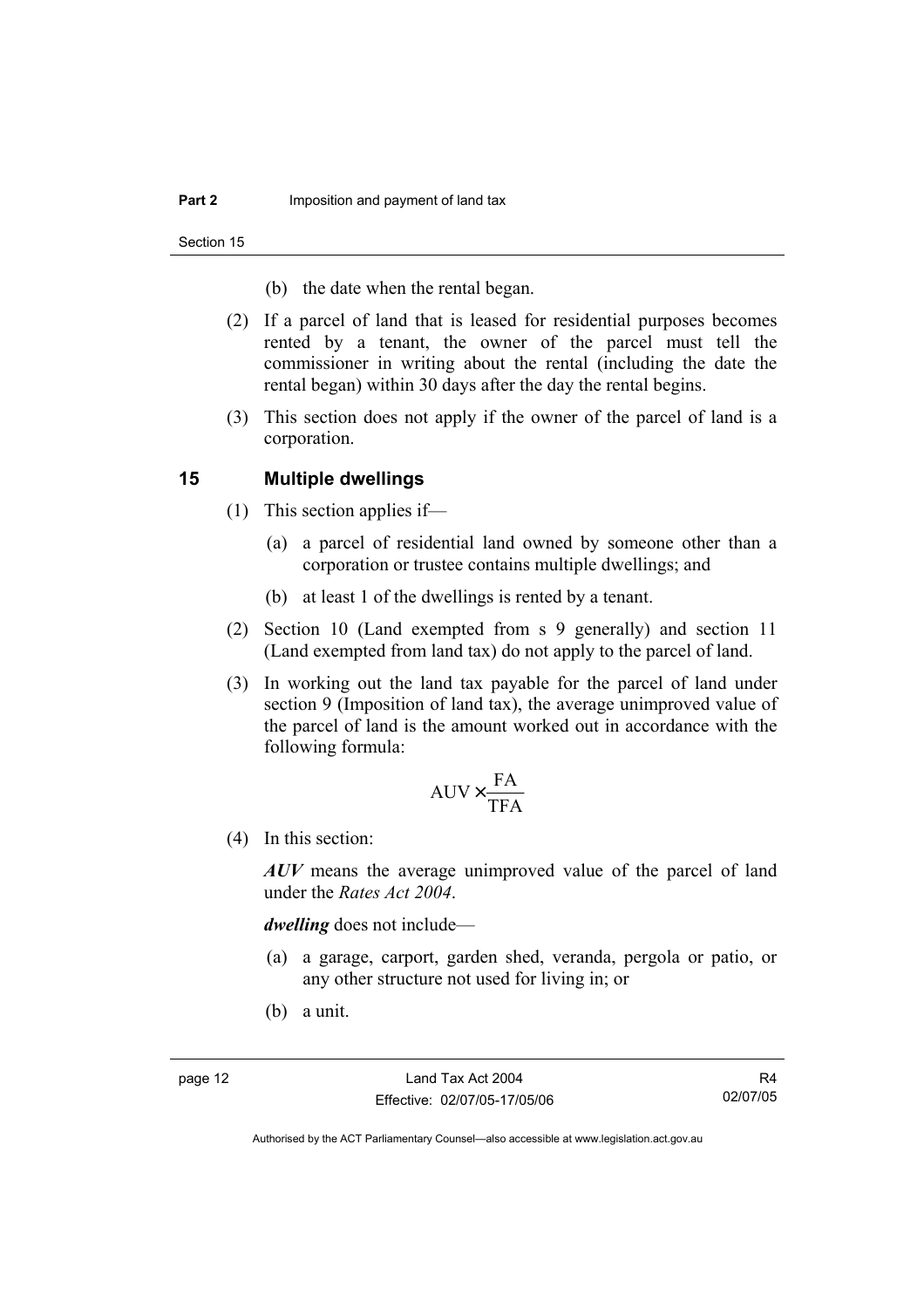*FA* means the floor area of the rented dwelling.

*TFA* means the total floor area of all dwellings on the parcel of land.

## **16 Land partly owned by corporation or trustee**

- (1) This section applies to a parcel of residential land that is not rented and is owned by—
	- (a) 1 or more people who are corporations or trustees; and
	- (b) 1 or more people who are not corporations or trustees.
- (2) In working out the land tax payable for the parcel of land under section 9 (Imposition of land tax), the average unimproved value of the land is the amount worked out in accordance with the following formula:

$$
AUV \times \frac{C & TI}{AI}
$$

(3) In subsection (2):

*AI* means the value of all interests in the parcel of land.

*AUV* means the average unimproved value of the parcel of land under the *Rates Act 2004*.

*C&TI* means the value of all interests in the parcel of land held by corporations and trustees.

 (4) Any land tax payable for the parcel of land is payable by the owners of the land who are corporations or trustees.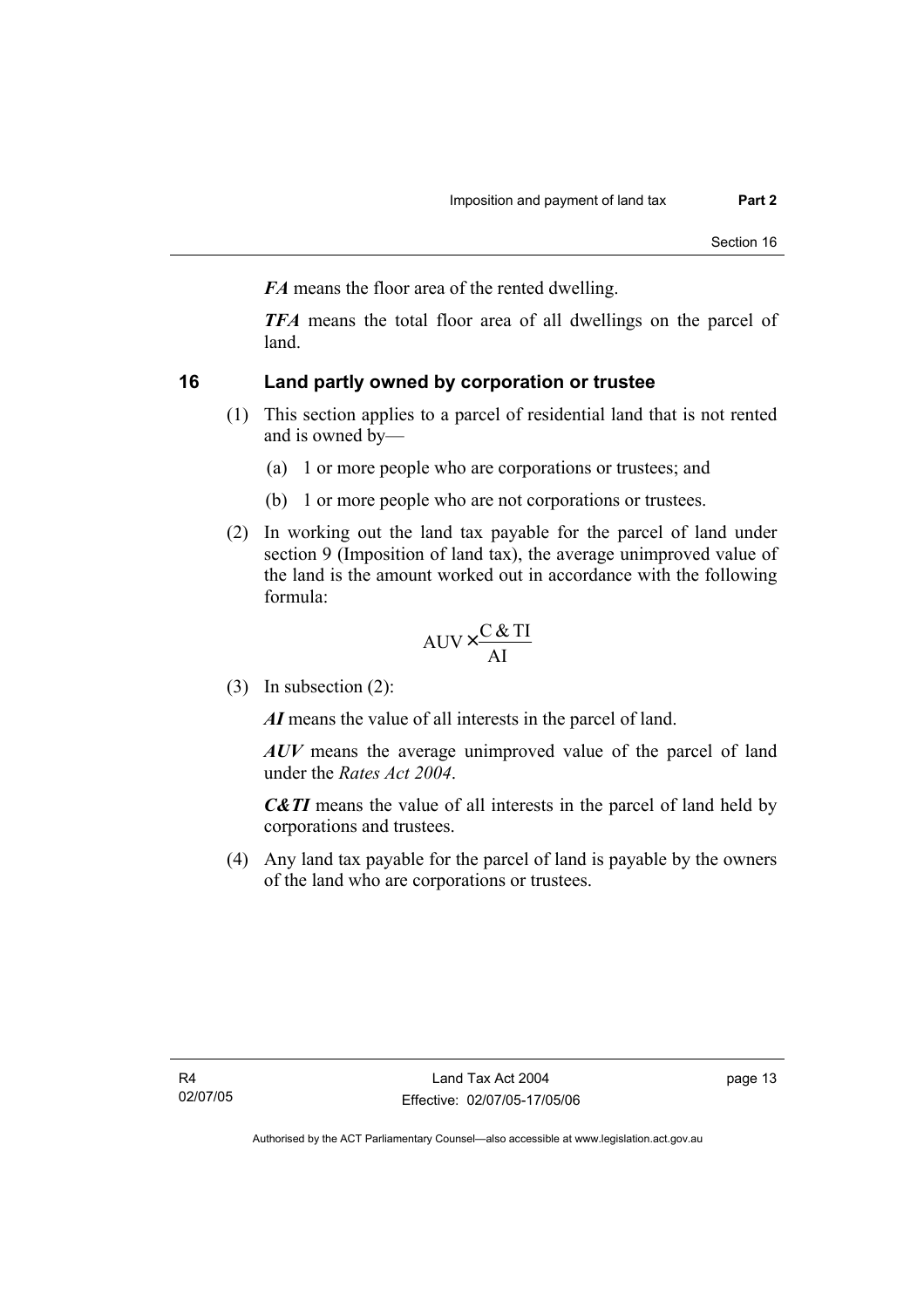Section 17

## **17 Payment of land tax**

- (1) Land tax in relation to a parcel of land is payable to the commissioner by the owner of the parcel.
- (2) A person who is the owner of the parcel of land is liable to pay to the commissioner any unpaid land tax payable in relation to the parcel, whether the amount became payable before or after the person became the owner.
- (3) The assessment notice for the land tax payable for a quarter for a parcel of land must state a date for payment of the land tax (the *payment date*).
- (4) The payment date must not be earlier than 4 weeks after the date of the notice.
- (5) A person may pay the land tax in relation to which an assessment notice has been given—
	- (a) if the amount payable is for a quarter and any arrears of land tax in relation to previous quarters have been paid in full—by paying, on or before the date for the payment of the land tax, the amount of the land tax; or
	- (b) if the amount payable is for part of a quarter—by paying the amount of the land tax on or before the payment date for the land tax; or
	- (c) by paying the amounts on the days that the person wishes, but so that the amount owing on the date for payment is paid no later than the date for payment.

R4 02/07/05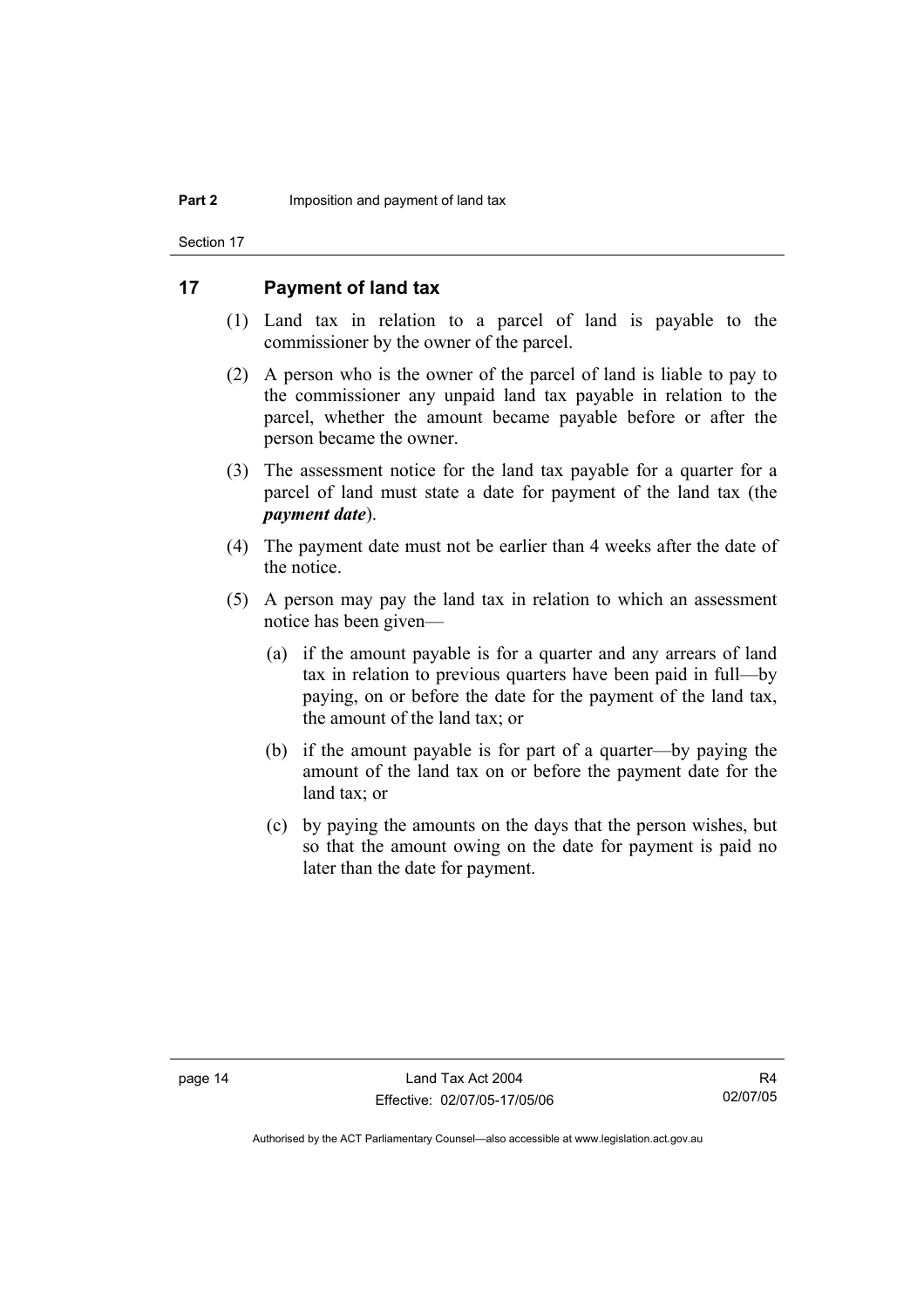## **18 Land tax for part of quarter**

- (1) This section applies to a parcel of land if—
	- (a) the parcel starts or stops being rateable in the quarter; and
	- (b) land tax is payable for the parcel at any time during the quarter.
- (2) In working out the land tax payable for the parcel of land under section 9 (Imposition of land tax), the amount of land tax payable for the parcel for the quarter is the amount worked out in accordance with the following formula:

quarter day land tax otherwise payable for quarter  $\times$  taxable days

(3) In subsection (2):

*taxable days* means the number of days in the quarter that the parcel of land was a rateable parcel.

*quarter days* means the number of days in the quarter.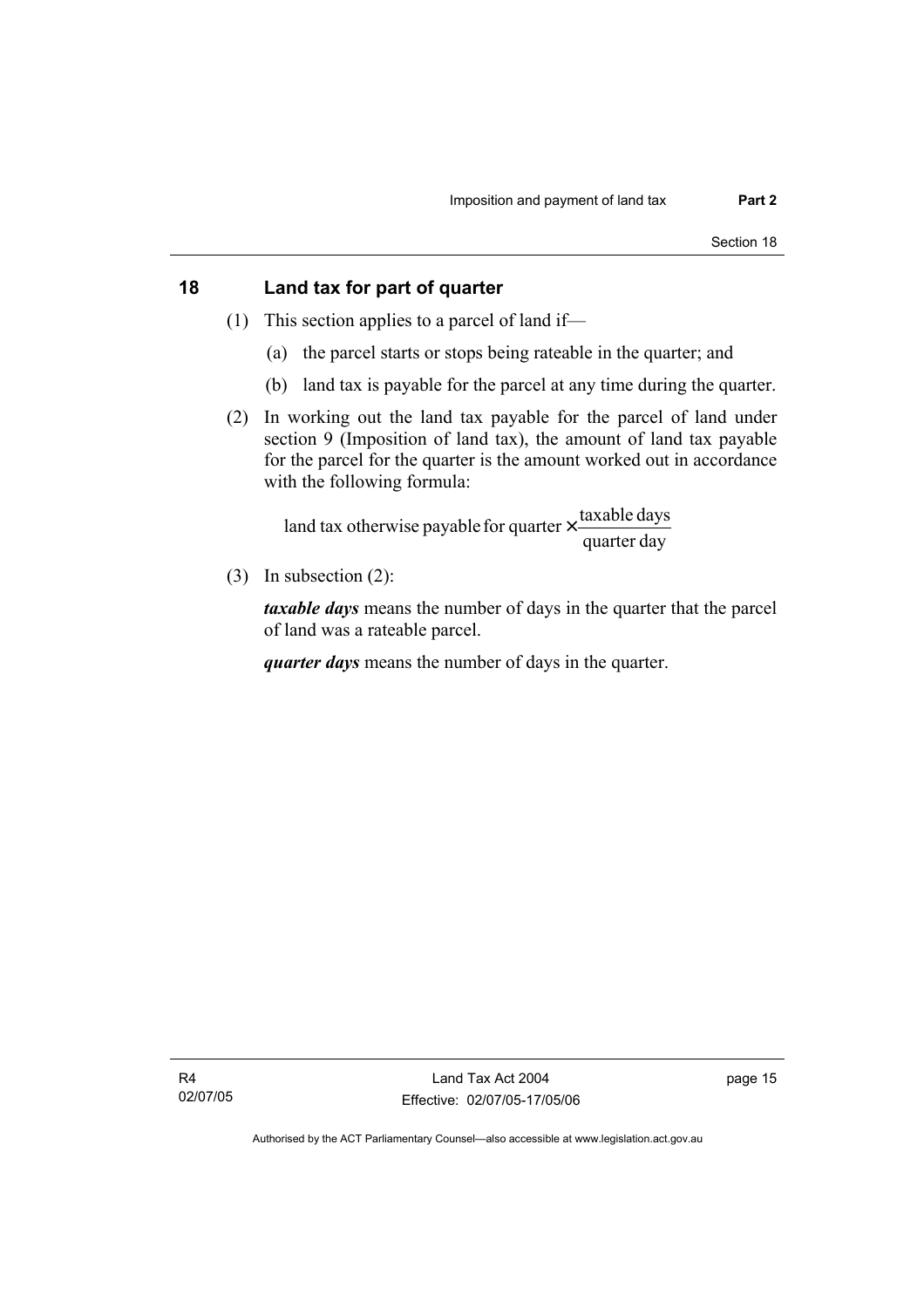#### **Part 3** Enforcement

Section 19

## **Part 3 Enforcement**

#### **19 Interest payable on overdue land tax**

- (1) Interest on an amount of unpaid overdue land tax is worked out—
	- (a) for each calendar month that the amount remains unpaid; and
	- (b) on the 1st day of that month; and
	- (c) at the interest rate applying to that day; and
	- (d) on the total amount of overdue land tax that is unpaid on a day when the interest is worked out.
	- *Note* The Minister may determine an interest rate for this section under the Taxation Administration Act, section 139.
- (2) For subsection (1) (a), if an amount remains unpaid for part of a calendar month, interest is payable for the whole month.

#### **Example**

Fred's land tax is due on 15 August. He doesn't pay it until 5 October. Fred has to pay interest worked out for the overdue period from 16 August to 5 October. Because of the operation of s (2), Fred has to pay interest for the period from 16 August to 15 October. Interest for the month from 16 August to 15 September is at the rate applying on 16 August, which is the 1st day of the 1st month that the amount remains unpaid (see s (1)). Interest for the month from 16 September to 15 October is at the rate applying on 16 September, which is the 1st day of the 2nd month that the amount remains unpaid (see  $s(1)$ ).

- *Note* An example is part of the Act, is not exhaustive and may extend, but does not limit, the meaning of the provision in which it appears (see Legislation Act, s 126 and s 132).
- (3) The Taxation Administration Act, section 25 (Interest in relation to tax defaults) does not apply to unpaid overdue land tax.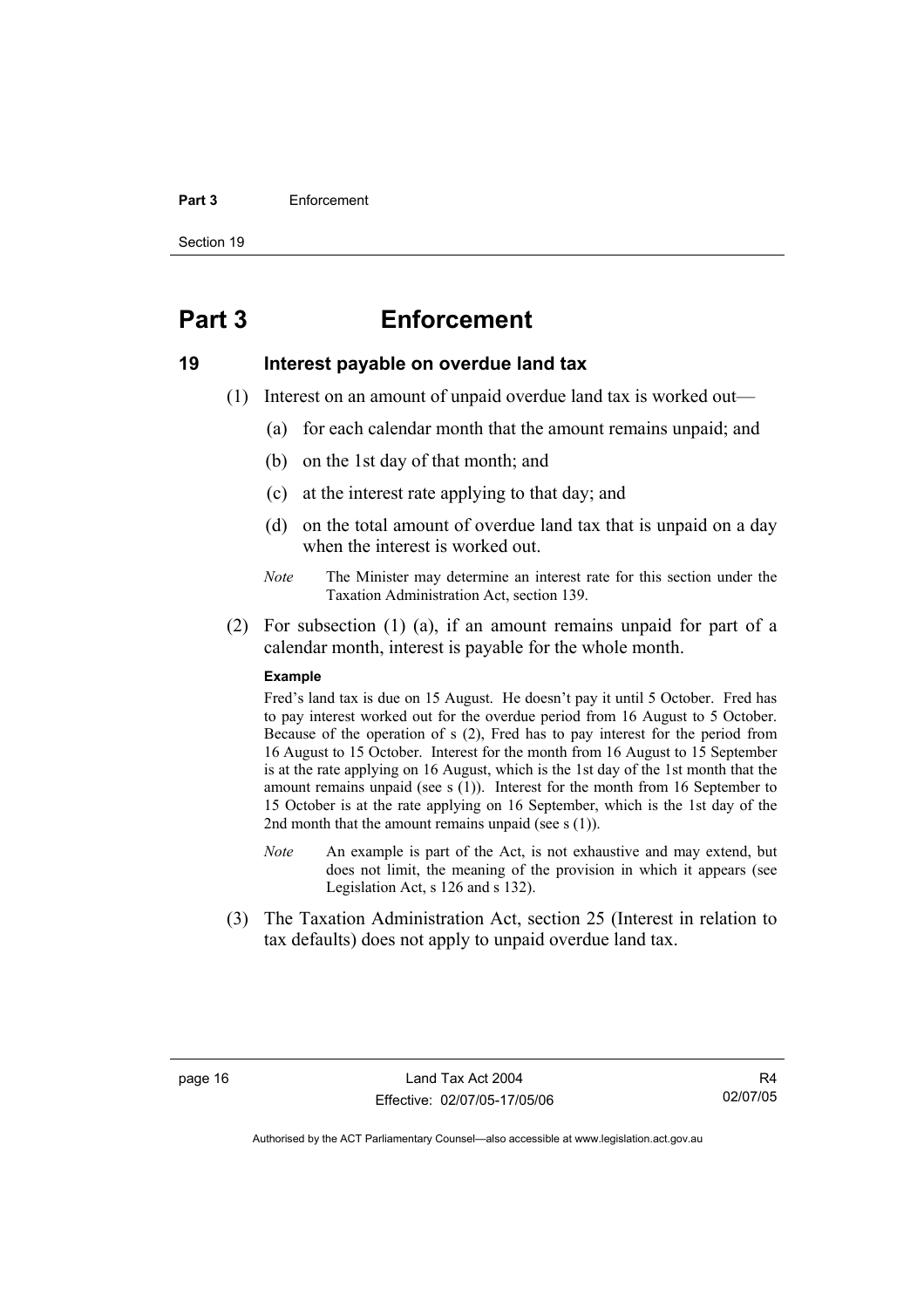## **20 Charge of land tax on rateable land**

- (1) Land tax payable in relation to a parcel of rateable land is a charge on the interest held by the owner of the parcel.
- (2) The charge takes priority over a sale, conveyance, transfer, mortgage, charge, lien or encumbrance in relation to the parcel of land.
- (3) The charge does not have effect against an honest purchaser of the parcel of land for value if—
	- (a) the purchaser had obtained a certificate under section 41 (Certificate of land tax and other charges) in relation to the parcel before the purchase; and
	- (b) at the time of purchase, the purchaser did not have notice of liability under the charge.

## **21 Notice of land tax in arrears**

- (1) If land tax payable for a parcel of land has been in arrears for at least 1 year, the commissioner may give the owner of the parcel written notice that the land tax is in arrears.
- (2) At any time after giving notice, the commissioner may declare, in writing, that the land tax for the parcel of land is in arrears.
- (3) A declaration is a notifiable instrument.

*Note* A notifiable instrument must be notified under the Legislation Act.

## **22 Unoccupied land—letting for unpaid land tax**

- (1) This section applies if—
	- (a) a declaration is made under section 21 in relation to an unoccupied parcel of land; and
	- (b) the land tax payable for the parcel is not paid within 30 days after the day the declaration is notified.

page 17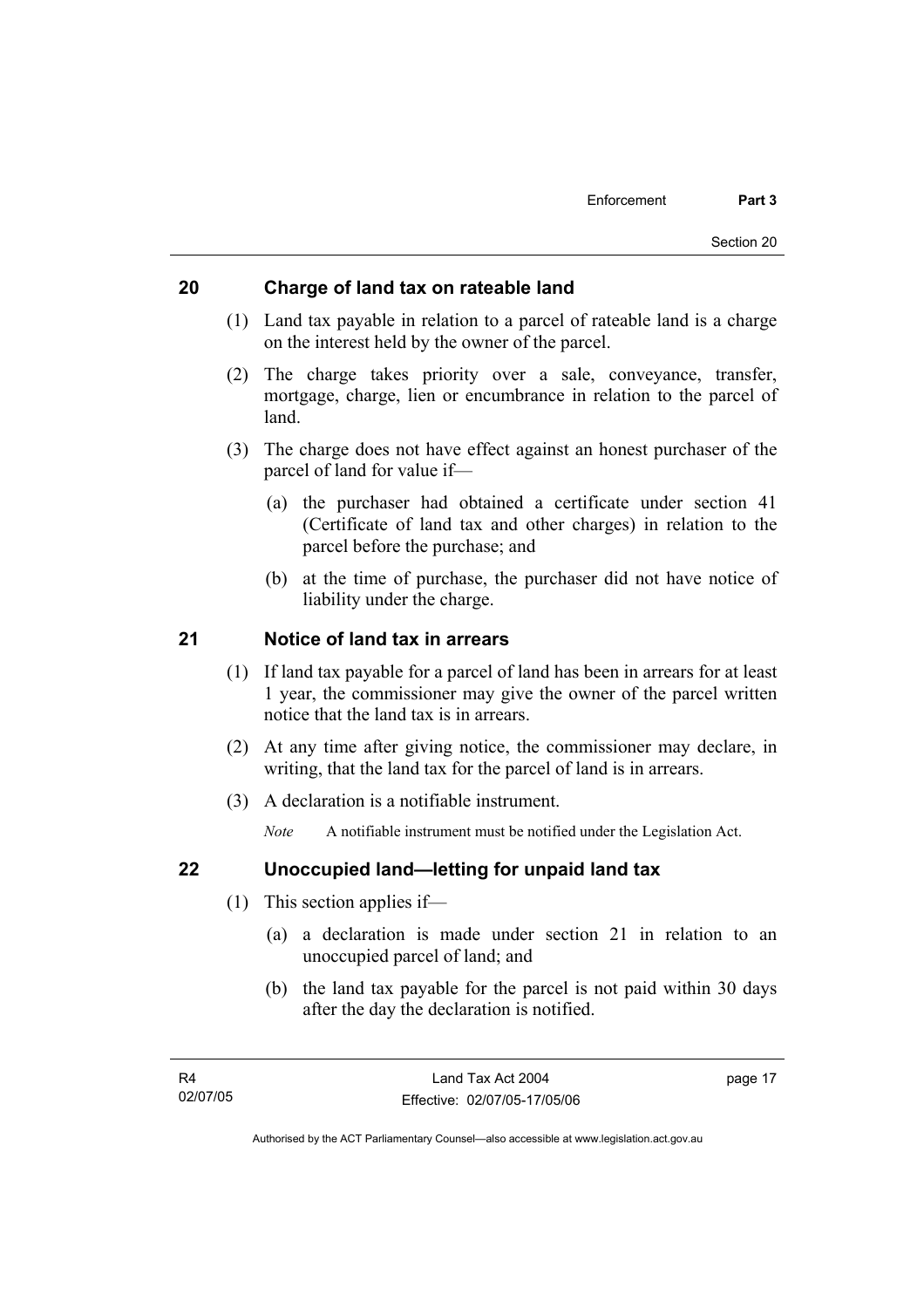#### **Part 3** Enforcement

Section 22

- (2) The commissioner may—
	- (a) take possession of the parcel of land; and
	- (b) hold the parcel against anyone; and
	- (c) lease the parcel for not longer than 7 years.
- (3) If the commissioner takes possession of the parcel of land, the commissioner must keep accounts of—
	- (a) rent and other amounts received by the commissioner in relation to the parcel; and
	- (b) the expenses of the lease; and
	- (c) the land tax and rates payable for the land.
- (4) If rent and other amounts are received by the commissioner under this section—
	- (a) the rent and other amounts must be applied against—
		- (i) the expenses of the lease necessarily incurred by the commissioner; and
		- (ii) the land tax payable for the land; and
		- (iii) the rates payable for the land; and
		- (iv) any other expenses incurred by the commissioner in relation to the parcel; and
	- (b) any remaining rent and other amounts received belongs to anyone who, at the time it is received, would have been entitled to receive it if the parcel had not been in the commissioner's possession.
- (5) In this section:

*expenses*, of a lease, includes expenses incidental to the lease and the collection of rent under the lease.

R4 02/07/05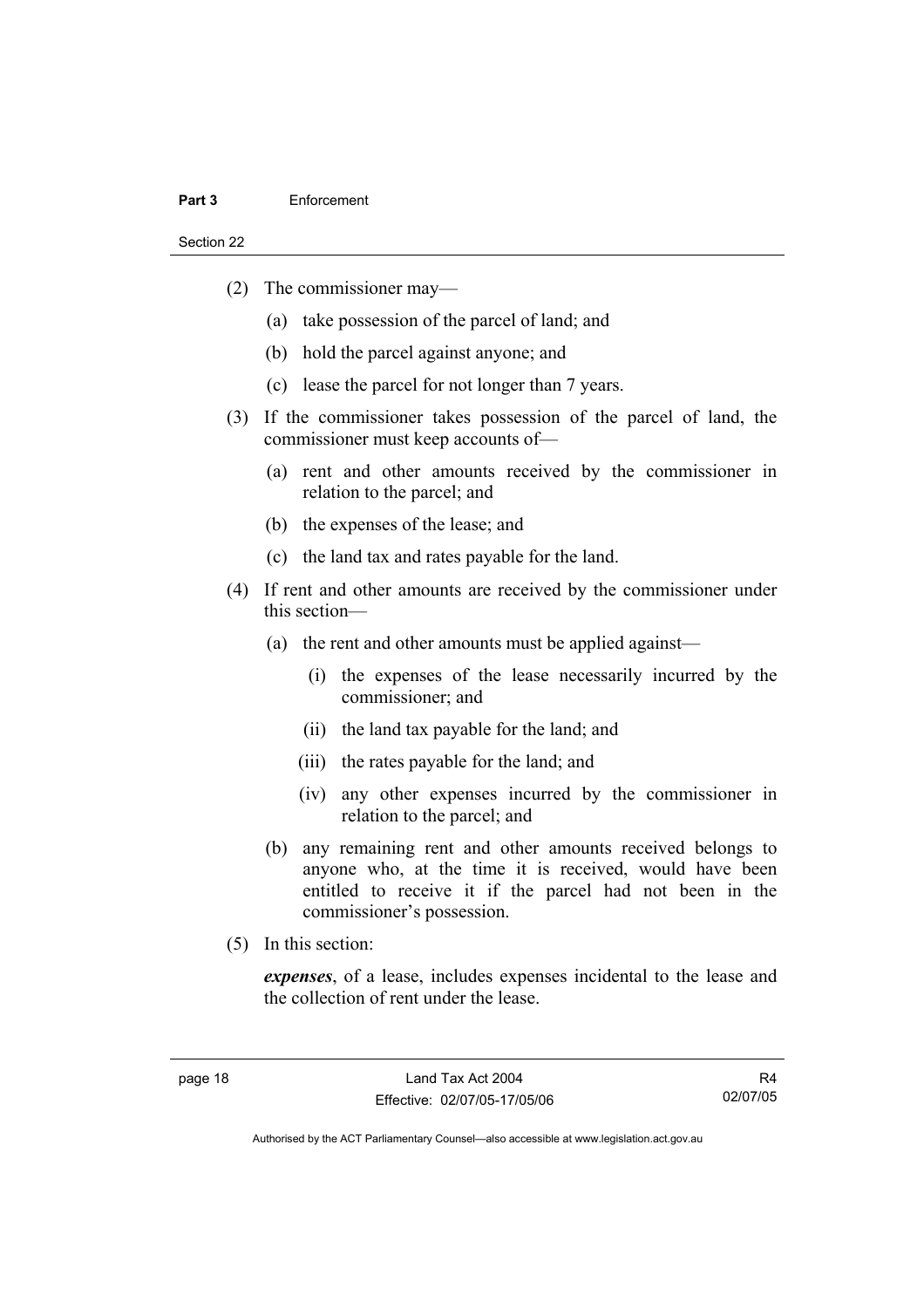## **23 Entitlement to possession of land held by commissioner**

- (1) This section does not apply to a parcel of land sold under section 24.
- (2) A person who, apart from section 22, would be entitled to a parcel of land may, within 16 years after the day the commissioner takes possession of the parcel—
	- (a) inspect the accounts kept under section 22; and
	- (b) ask the commissioner to put the person in possession of the parcel.
- (3) On request under subsection (2), the commissioner must put the person in possession of the parcel of land—
	- (a) if land tax, rates or both are payable for the parcel—on payment by the person of the amount payable; and
	- (b) if the parcel is subject to a lease made by the commissioner under section 22—subject to the lease.
- (4) If no-one is put in possession of the parcel of land under this section within 16 years after the day the commissioner takes possession of the parcel—
	- (a) the parcel vests absolutely in the Commonwealth; and
	- (b) rent and any other amounts received by the commissioner in relation to the land vest in the Territory.

## **24 Sale of land for nonpayment of land tax**

- (1) This section applies if—
	- (a) a parcel of land is held by the owner under a lease from the Commonwealth for a term of years; and
	- (b) the commissioner has complied with section 21; and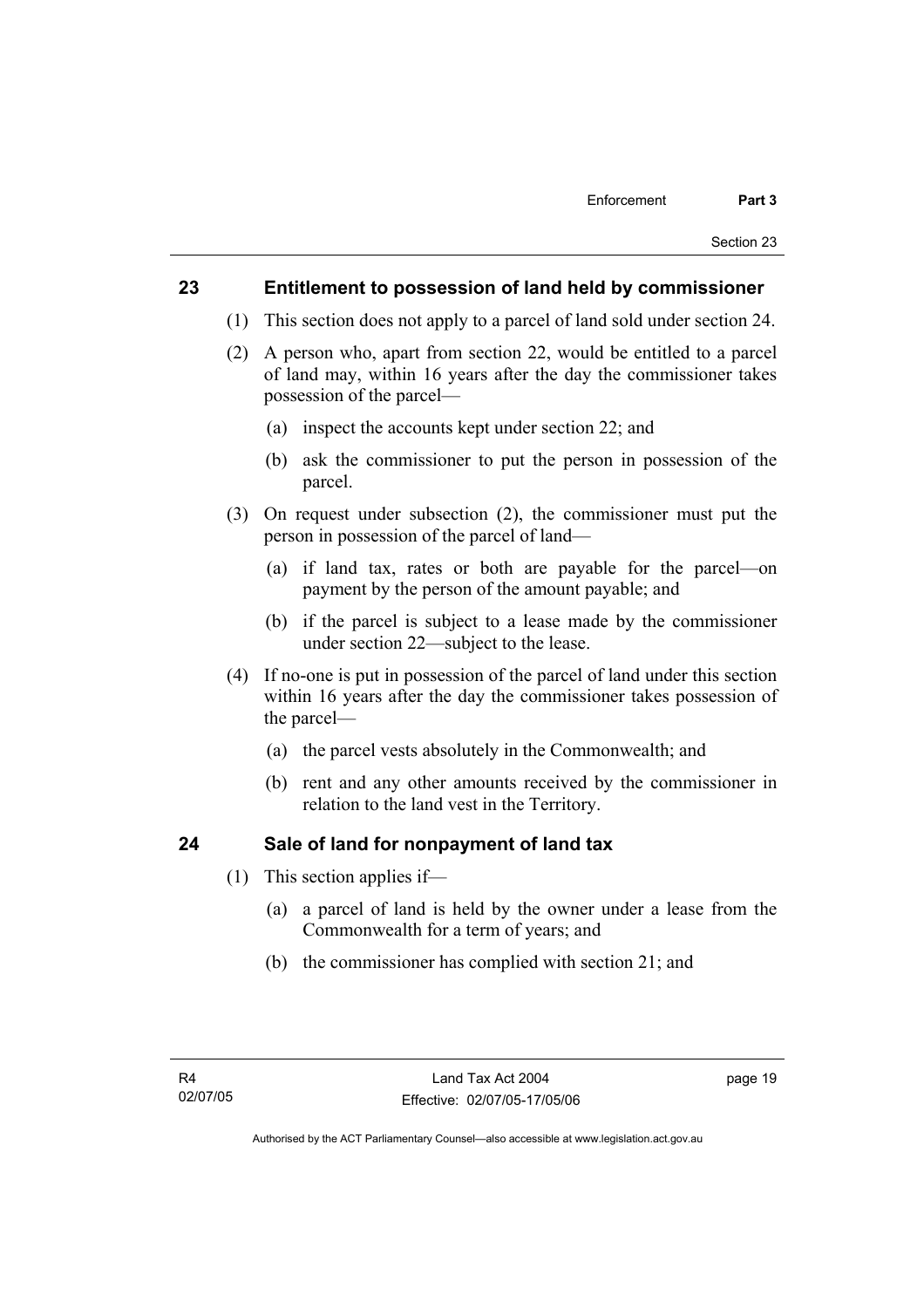#### **Part 3** Enforcement

Section 24

- (c) land tax payable for the parcel is in arrears for at least 1 year after the day of notification of a declaration under section 21 in relation to the parcel.
- (2) The commissioner may apply to a court of competent jurisdiction for an order for the sale of all or part of the parcel of land.

#### **Example**

The commissioner has given notice and made a declaration under section 21 in relation to a parcel of land held under lease from the Commonwealth. If the parcel is unoccupied, the commissioner may take action under section 22 to lease the parcel or, if the land tax is in arrears for at least 1 year after the day of notification of the declaration, make an application under this section for an order for sale. The option to lease would not be available if the property were occupied.

- *Note 1* A single application form may be approved for this section and the *Rates Act 2004*, s 26 (see Legislation Act, s 255 (7)).
- *Note 2* An example is part of the Act, is not exhaustive and may extend, but does not limit, the meaning of the provision in which it appears (see Legislation Act, s 126 and s 132).
- (3) If the court is satisfied that this section applies to the parcel of land, the court must—
	- (a) order the sale by public auction of the parcel, or as much of the parcel as will be sufficient to pay the total of the following—
		- (i) the total amount of land tax in arrears at the time of hearing of the application;
		- (ii) the total amount of any rates in arrears at the time of hearing of the application;
		- (iii) costs and expenses in relation to the declaration, application and sale; and
	- (b) order that the proceeds be paid into court; and
	- (c) order that the title to the parcel be transferred to the purchaser free from mortgages and other encumbrances.

R4 02/07/05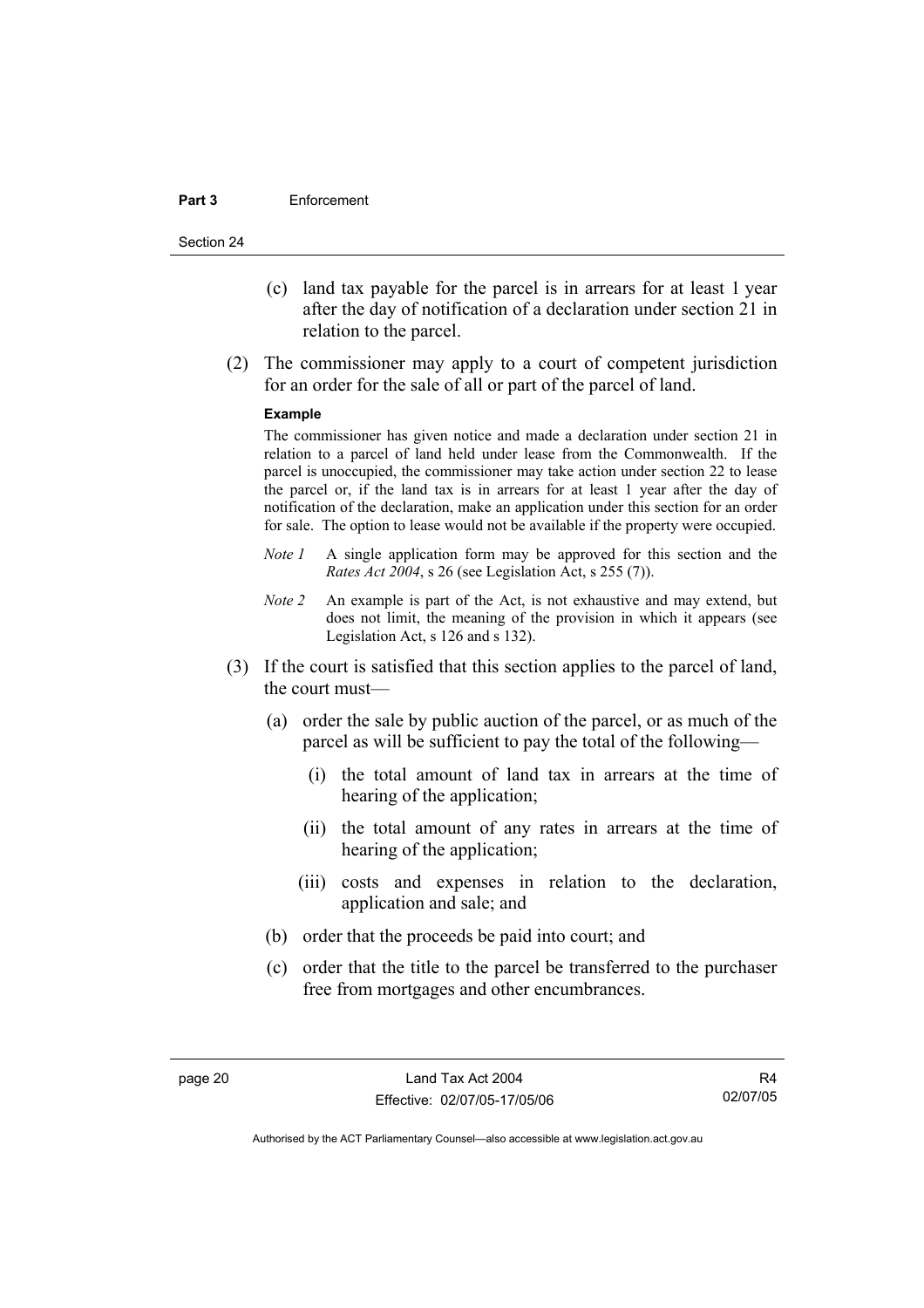- (4) The commissioner is entitled to be paid the total mentioned in subsection (3) (a) out of the proceeds of sale without a court order.
- (5) On application by an interested person, the court may order payment out of court of any remaining proceeds.
- (6) However, if a person who was the owner or mortgagee of the parcel of land before the sale hands over to the court the certificate or other title to the parcel sold, the person is entitled to be paid out of court, without any court order—
	- (a) if the person was the owner—any remaining proceeds; and
	- (b) if the person was the mortgagee—the amount owing to the mortgagee under the mortgage or, if that amount is more than the amount of any remaining proceeds, the remaining proceeds.
- (7) Any sale of a parcel of land or part of a parcel under this section must be abandoned if the owner of the parcel pays, in relation to the parcel or the part of the parcel—
	- (i) the total land tax in arrears; and
	- (ii) the total of any rates in arrears; and
	- (iii) the costs and expenses incurred in relation to the declaration, application and sale up to the time of payment.

## **25 Application may relate to more than 1 parcel**

- (1) The commissioner may make a single application under section 24 in relation to more than 1 parcel of land even if—
	- (a) the parcels belong to different owners; or
	- (b) the notices under section 21 (Notice of land tax in arrears) for the parcels were given at different times.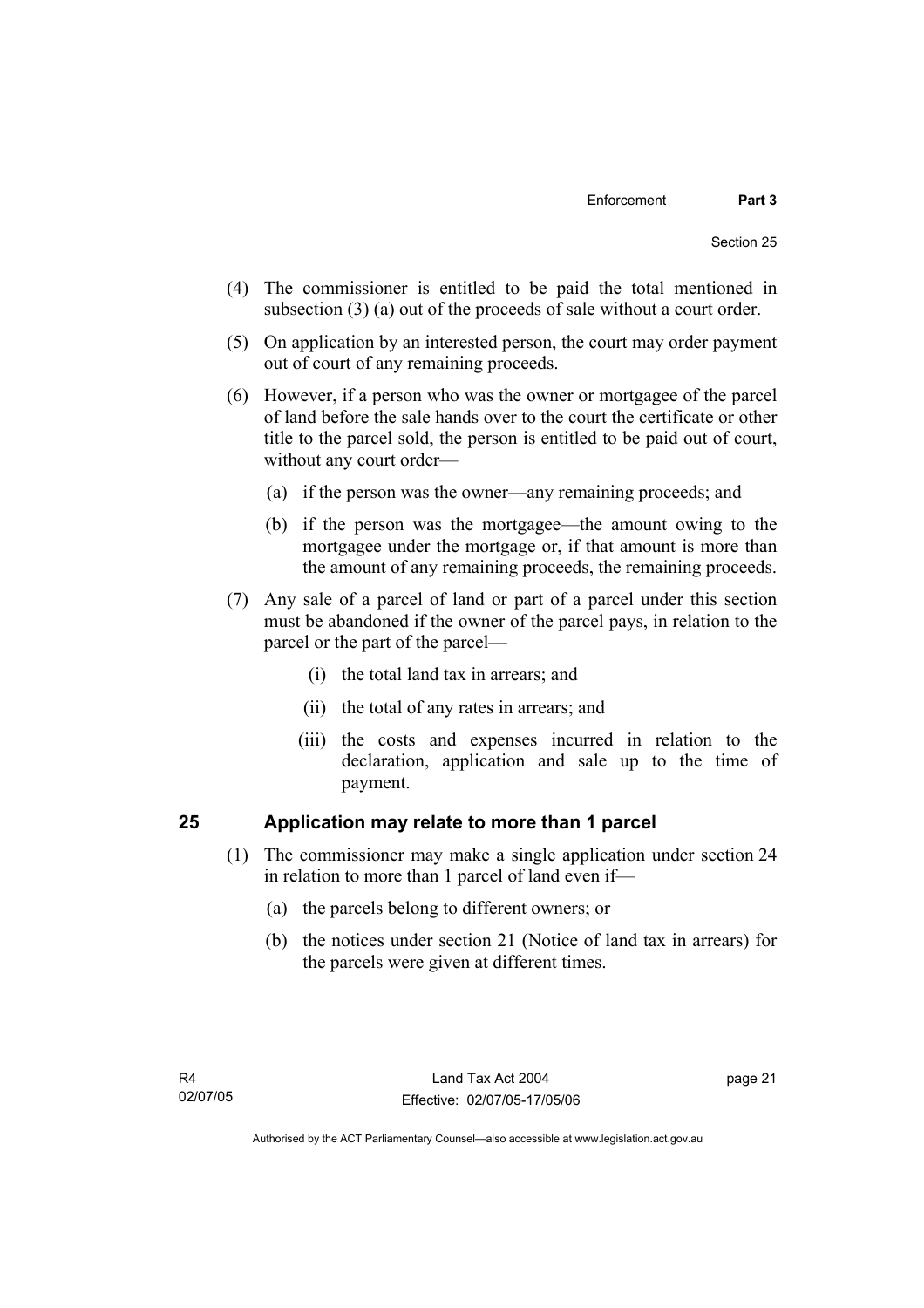#### **Part 3** Enforcement

#### Section 25

- (2) If the commissioner makes an application in relation to more than 1 parcel, the court may make the orders about apportionment of land tax and rates, and any other amounts payable, that the court considers just.
	- *Note* The application may include an application under the *Rates Act 2004*, s 27 in relation to the parcel (see Legislation Act, s 49).

page 22 Land Tax Act 2004 Effective: 02/07/05-17/05/06

R4 02/07/05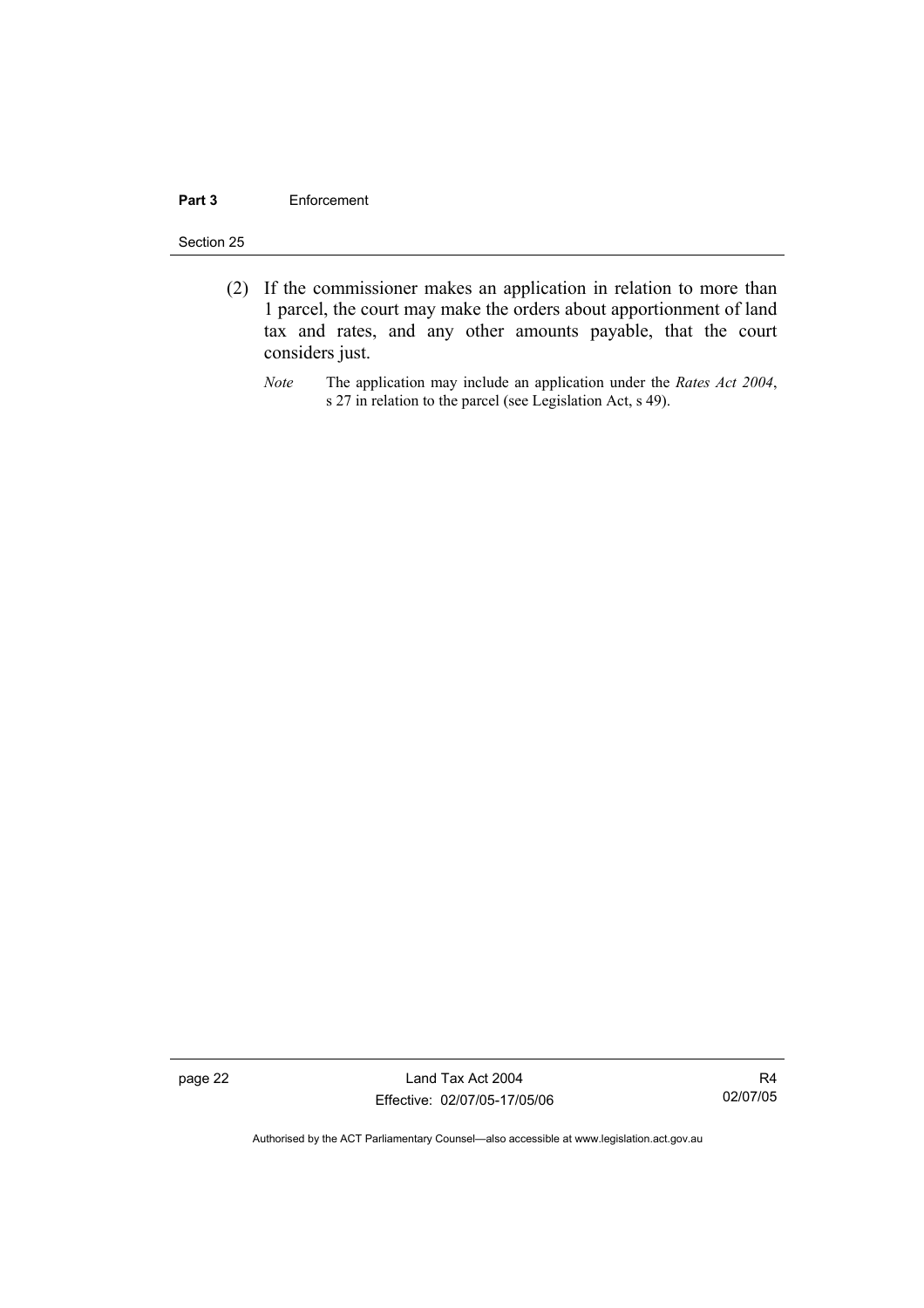## **Part 4 Unit subdivisions**

*Note* Section 9 imposes land tax on unit subdivisions.

## **Division 4.1 Application of Act to unit subdivisions**

## **26 Unit subdivisions**

- (1) For this Act, if a parcel of land is a unit subdivision, the land making up the parcel is taken to continue to be a single parcel of land.
- (2) However, in the application of this Act to a unit subdivision—
	- (a) a reference to a parcel of land in relation to the assessment or payment of land tax is a reference to a unit; and
	- (b) a reference to the owner is—
		- (i) in relation to the assessment or payment of land tax—a reference to the unit owner; and
		- (ii) in relation to any other notice—a reference to the owners corporation.

## **27 Unit subdivisions—land tax**

- (1) This section applies to a parcel of land that is a unit subdivision.
- (2) If land tax imposed for the parcel of land for the quarter when the units plan is registered is not paid before registration of the units plan, it is payable by the person who was the owner of the parcel on the day before the day when the units plan was registered.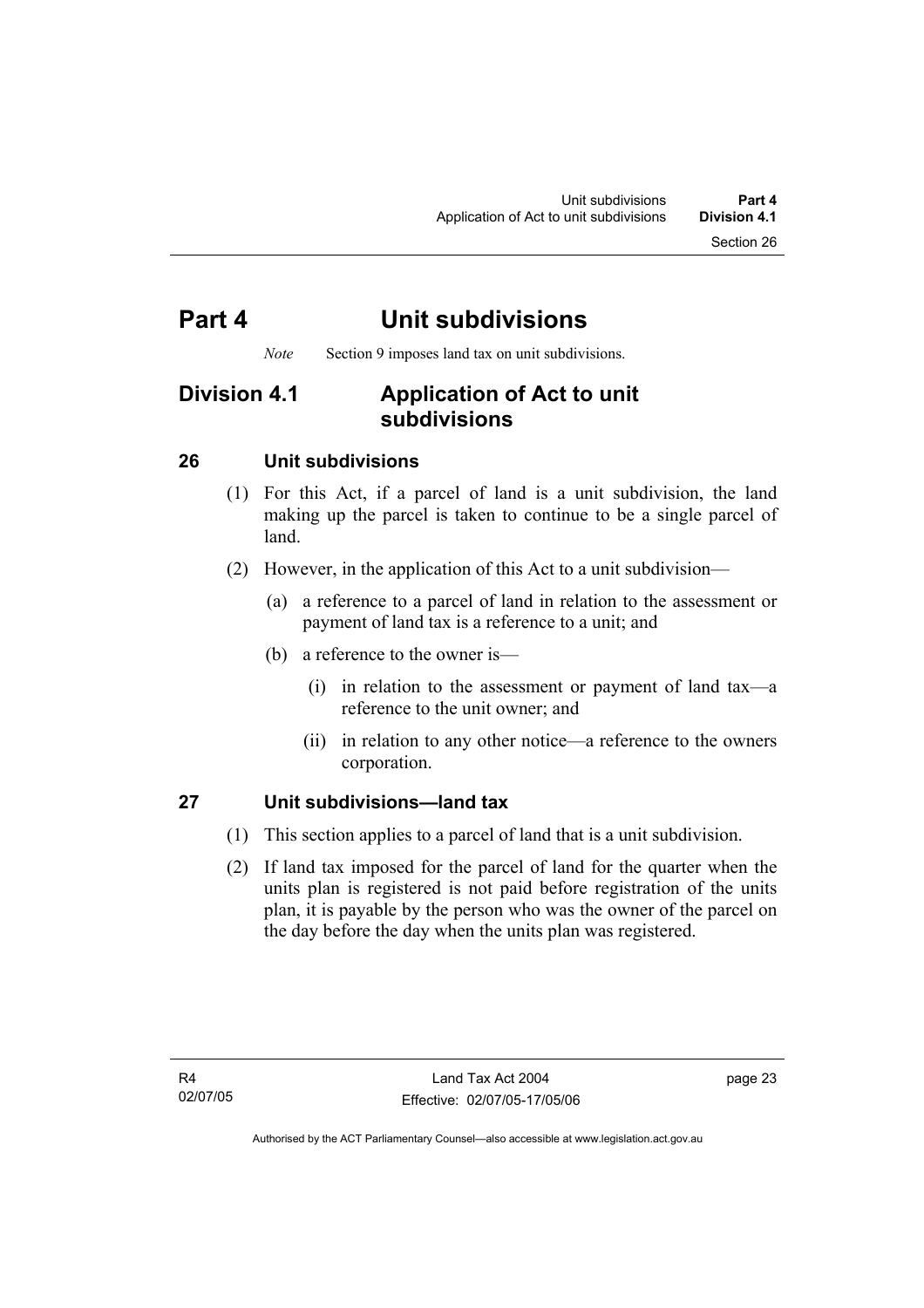- (3) On and after the 1st day of the next quarter after the day when the units plan is registered or, if it is registered on the 1st day of a quarter, on and after that day—
	- (a) any land tax imposed for the parcel of land is payable by the unit owners whose units are subject to land tax; and
	- (b) the amount payable by each unit owner whose unit is subject to land tax is the amount worked out under subsection (5); and
	- (c) no land tax for the parcel is payable by the owners corporation.
- (4) Section 9 (Imposition of land tax) applies to impose land tax on a unit that is part of the unit subdivision as if a reference to a parcel of land were a reference to the unit.
- (5) In working out the land tax payable for the unit under section 9, the average unimproved value of the unit is the amount worked out in accordance with the following formula:

$$
\frac{\text{UE}}{\text{TUE}} \times \text{AUV}
$$

(6) In this section:

*AUV* means the average unimproved value of the parcel of land under the *Rates Act 2004*.

*TUE* means the unit entitlement of all the units in the units plan.

*UE*means the unit entitlement of the unit.

*unit entitlement*—see the Unit Titles Act, section 8.

*units plan* means a units plan under the Unit Titles Act 2001, section 7.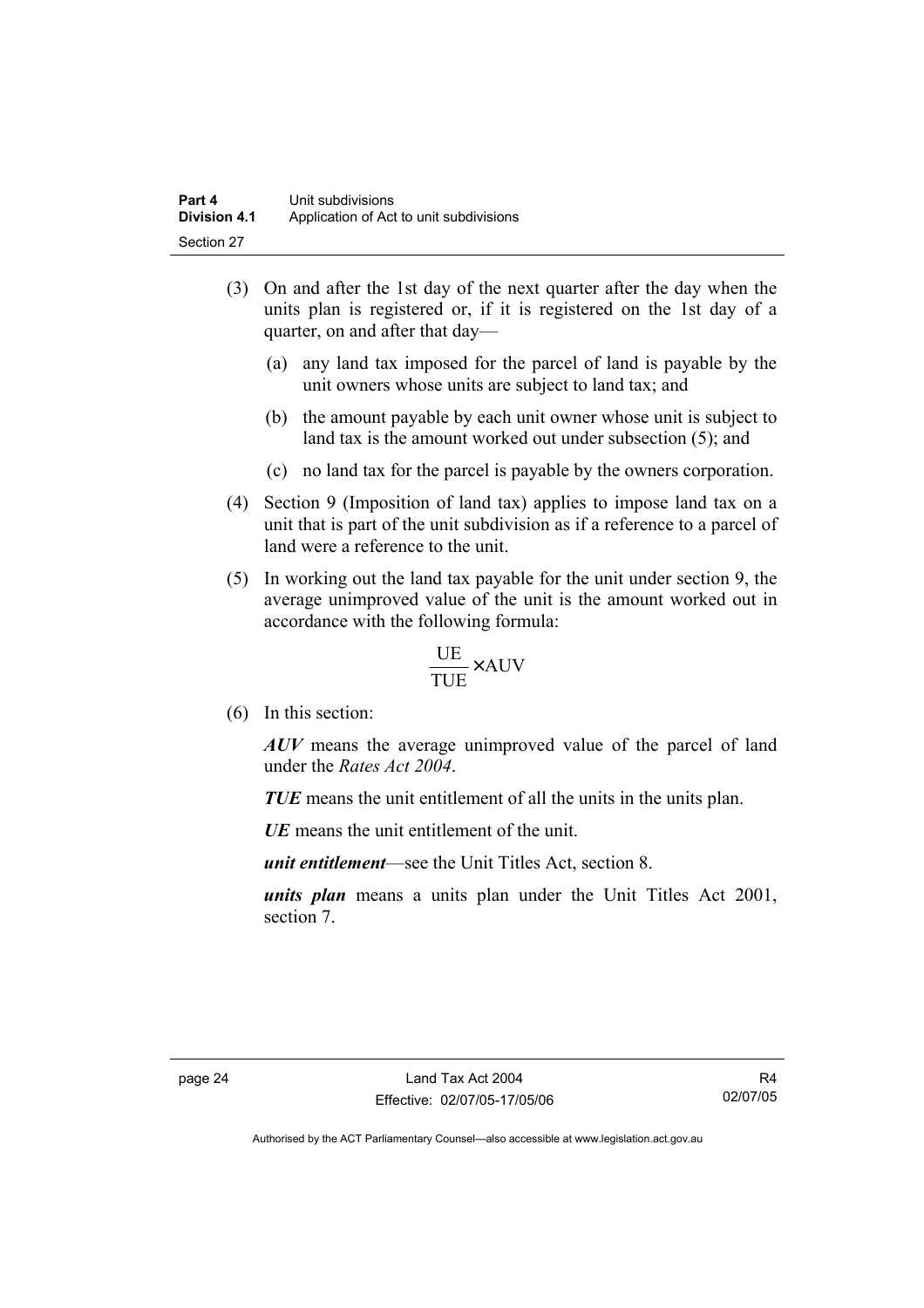## **Division 4.2 Certain proposed unit subdivisions**

## **28 Meaning of** *qualifying parcel of land* **for div 4.2**

In this division:

*qualifying parcel of land* means a parcel of land to which this division applies because of section 29.

## **29 When div 4.2 applies to parcel of land**

- (1) If the commissioner makes a determination under the *Rates Act 2004*, section 32 (2) for a parcel of land—
	- (a) this division applies to the parcel; and
	- (b) this division is taken to have begun to apply to the parcel on the 1st day when, under the current lease of the land, the parcel became an eligible parcel of land.
- (2) In this section:

*eligible parcel of land* means a parcel of rateable land for which the lease of the parcel allows development of the parcel for residential and commercial purposes.

## **30 Imposition of land tax—qualifying parcels of land**

- (1) Section 9 (Imposition of land tax) applies to impose land tax on a qualifying parcel of land as if a reference to the parcel were a reference to the percentage of the intended development of the parcel determined under the *Rates Act 2004*, section 32 to be used for commercial purposes.
- (2) In working out the land tax payable for the parcel of land under section 9, the average unimproved value of the parcel is the amount worked out in accordance with the following formula:

**CP×AUV** 

R4 02/07/05 page 25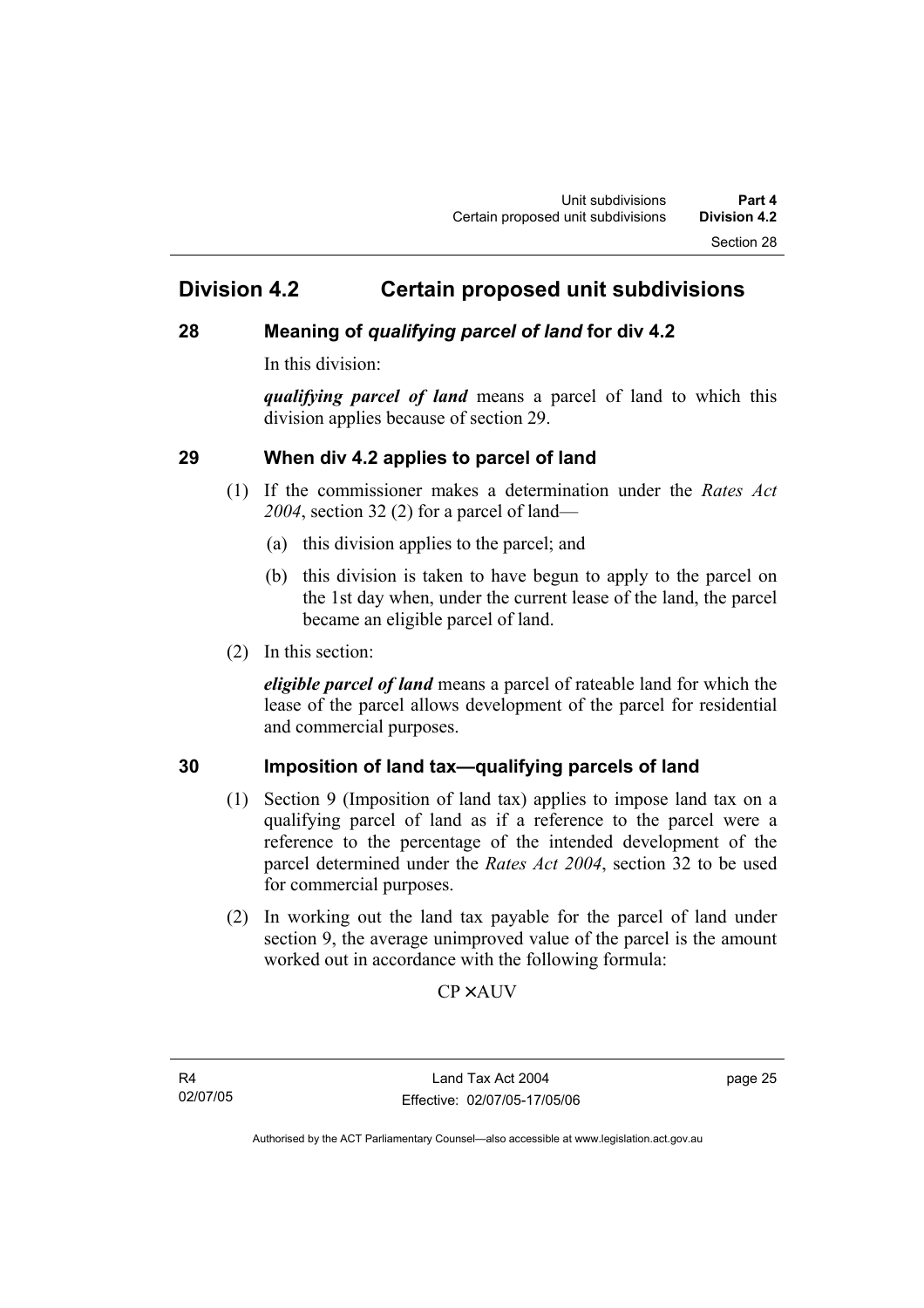(3) In subsection (2):

*AUV* means the average unimproved value of the parcel of land under the *Rates Act 2004*.

*CP* means the percentage of the intended development of the parcel determined under the *Rates Act 2004*, section 32 to be used for commercial purposes.

## **31 End of application of div 4.2**

This division stops applying to a parcel of land on the happening of any of the following days:

- (a) if the parcel is subdivided under the Unit Titles Act—the day after the end of the quarter when the subdivision happens;
- (b) if the owner of the land does not apply under the Unit Titles Act, part 3 within 30 days beginning on the day when a certificate of occupancy under the *Building Act 2004* is issued for the development, or within any longer period that the commissioner allows, for the subdivision of the land under the Unit Titles Act—the 1st day after the end of the 30 day period or the longer period;
- (c) if the land is not subdivided under the Unit Titles Act within 1 year beginning on the day the application (or, if there is more than 1 application, the 1st application) mentioned in paragraph (b) was made, or within any longer period that the commissioner allows—the 1st day after the end of the 1 year period or the longer period;
- (d) if there is a variation of the lease, so that the development of the land partly for residential and partly for commercial purposes is no longer allowed—the day the change happens;

R4 02/07/05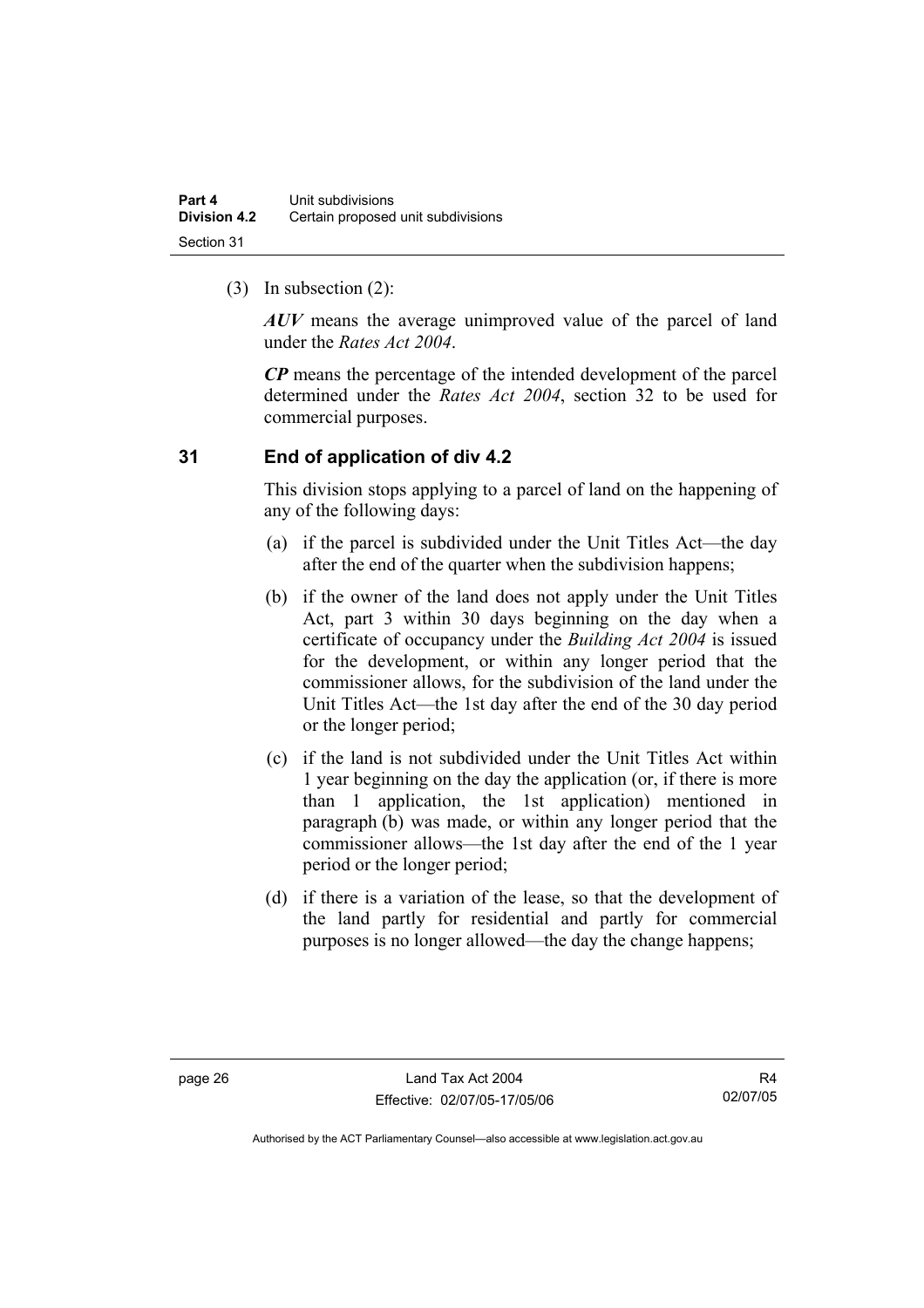- (e) if development of the land for subdivision under the Unit Titles Act is abandoned—the day it is abandoned;
- (f) if the application made under the *Rates Act 2004*, section 31 for the parcel of land is withdrawn by written notice to the commissioner—the day the notice is given;
- (g) if the commissioner gives notice to the applicant that the application is to be treated as withdrawn—the day the notice is given.

## **32 Reassessment—completion of development**

- (1) This section applies if—
	- (a) the commissioner has prepared an assessment of land tax payable for a qualifying parcel of land for a period; and
	- (b) before the end of the period the land stops being a qualifying parcel because it is subdivided under the Unit Titles Act; and
	- (c) the commissioner is satisfied that the percentages of the intended development that are to be used for residential and commercial purposes are different from the percentages determined under the *Rates Act 2004*, section 32 (2); and
	- (d) the commissioner redetermines the percentages under the *Rates Act 2004*, section 32 (5).
- (2) The commissioner must reassess the amount of land tax payable for the parcel of land for the period when the land was a qualifying parcel.

## **33 Reassessment—noncompletion of development**

- (1) This section applies if—
	- (a) the commissioner has made an assessment of land tax (the *previous land tax assessment*) for a qualifying parcel of land for a period; and

page 27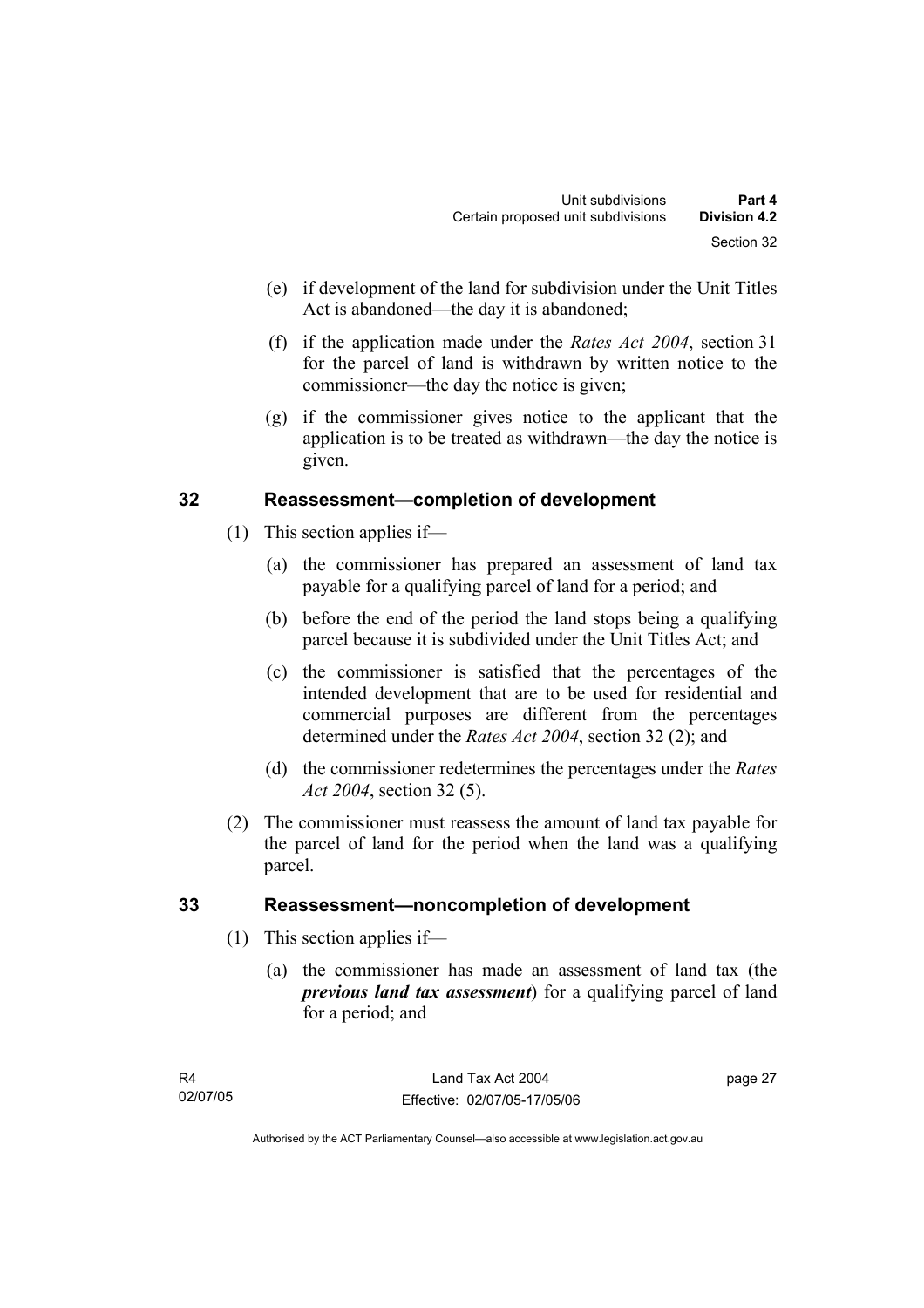- (b) before the end of the period—
	- (i) the parcel stops being a qualifying parcel because of the happening of a circumstance mentioned in section 31 (b),  $(c)$ ,  $(f)$  or  $(g)$ ; or
	- (ii) the commissioner is satisfied that the parcel has stopped being a qualifying parcel because of a circumstance mentioned in section 31 (d) or (e).
- (2) The commissioner must reassess the amount of land tax payable for the parcel of land for the period when the parcel was a qualifying parcel for—
	- (a) the period when the previous land tax assessment was made; or
	- (b) if there has been more than 1 assessment—the period equal to both or all of the periods for which assessments were made.
- (3) The reassessment must be on the basis that the parcel is not, and was never, a qualifying parcel.

page 28 Land Tax Act 2004 Effective: 02/07/05-17/05/06

R4 02/07/05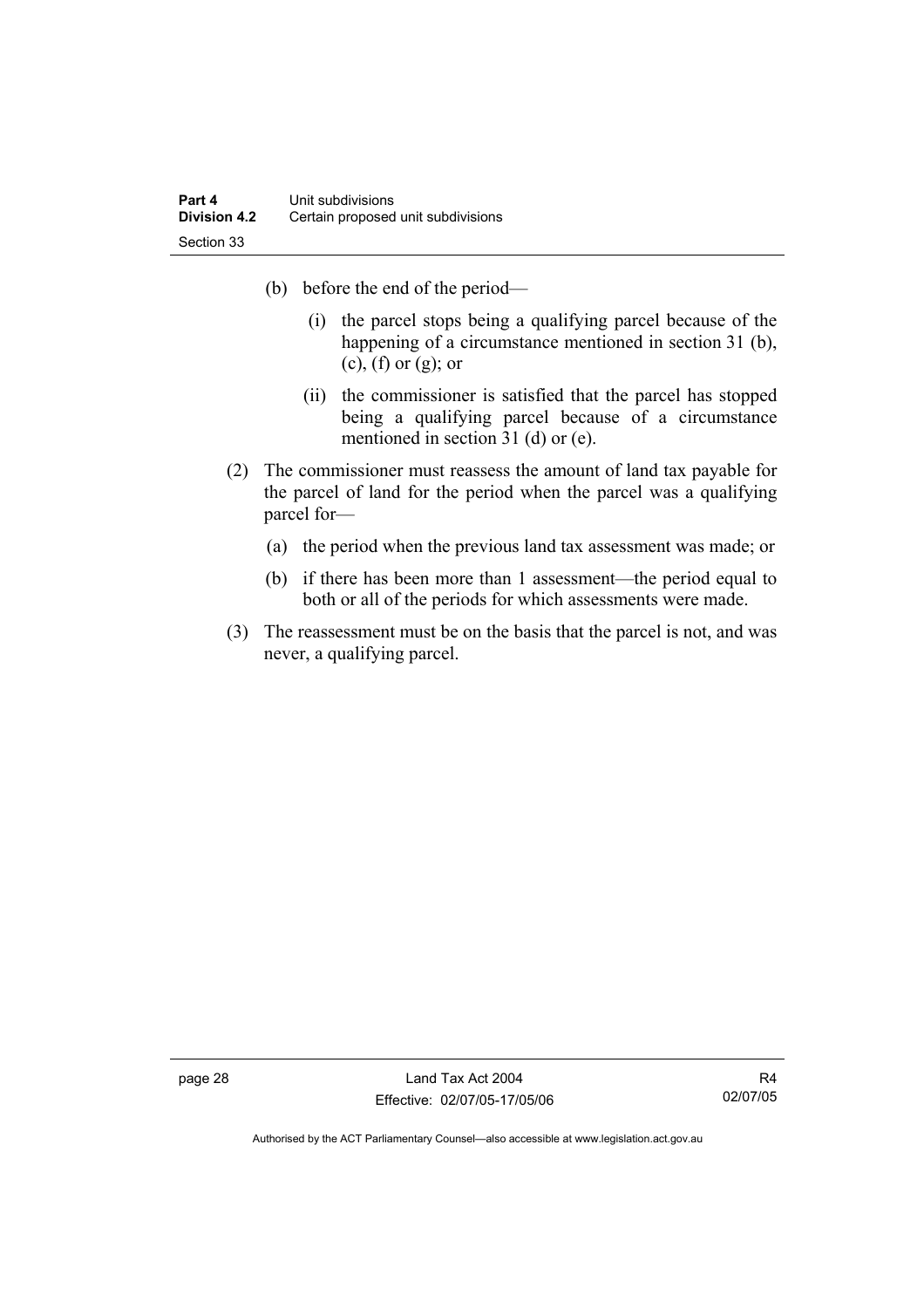## **Part 5 Exemptions, remissions and certain interest payments**

## **34 Exemption from land tax**

- (1) The Minister may, in writing, exempt the owner of a parcel of land from payment of land tax owing for any period in relation to the parcel, or from payment of a stated part of the land tax.
- (2) An exemption is a notifiable instrument.

*Note* A notifiable instrument must be notified under the Legislation Act.

- (3) The Minister may make guidelines for the exercise of a function under this section.
- (4) Guidelines are a disallowable instrument.
	- *Note* A disallowable instrument must be notified, and presented to the Legislative Assembly, under the Legislation Act.

## **35 Remission of land tax**

- (1) The Minister may remit the land tax, or part of the land tax, payable for a parcel of land if the Minister is satisfied that it is fair and reasonable in the circumstances.
- (2) The Minister may make guidelines for the exercise of a function under this section.
- (3) Guidelines are a disallowable instrument.
	- *Note* A disallowable instrument must be notified, and presented to the Legislative Assembly, under the Legislation Act.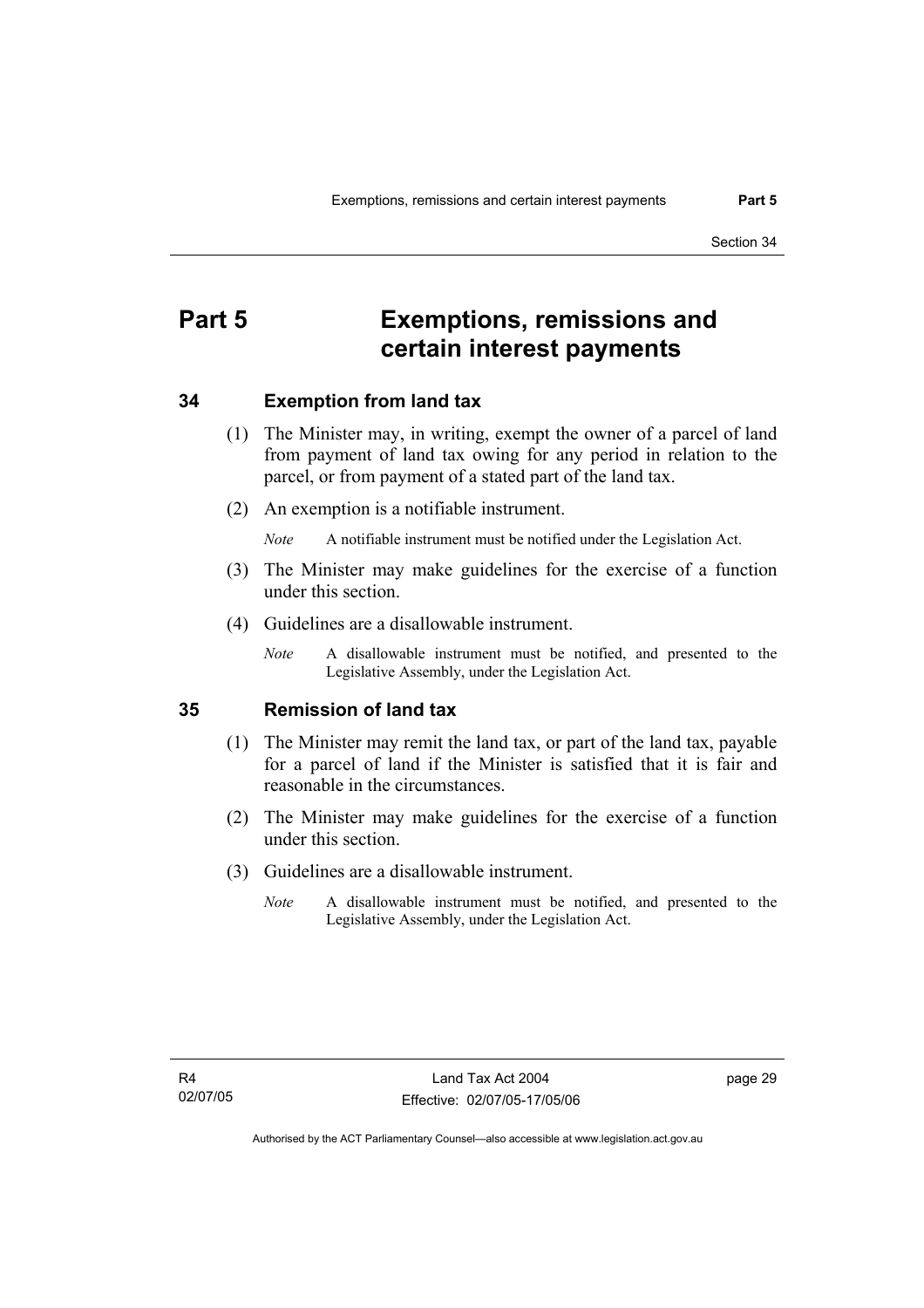Section 36

## **36 Remission of interest**

- (1) The commissioner may remit all or part of an amount of interest payable by a person in relation to land tax if the commissioner is satisfied that it is fair and reasonable having regard to—
	- (a) any circumstances that contributed to the delay in payment of the land tax; or
	- (b) any other relevant matter.
- (2) The Minister may make guidelines for the exercise of a function under this section.
- (3) Guidelines are a disallowable instrument.
	- *Note* A disallowable instrument must be notified, and presented to the Legislative Assembly, under the Legislation Act.

### **37 Interest on refund**

- (1) This section applies if the commissioner is satisfied that—
	- (a) an assessment of land tax payable for a parcel of land has been wrongly made because of an administrative error; and
	- (b) because of the error, a person has overpaid land tax for the parcel.
- (2) The commissioner may pay interest to the owner of the parcel—
	- (a) at the market rate component determined under the Taxation Administration Act, section 26; and
	- (b) worked out from the date when the overpayment was made or a later date the commissioner considers appropriate.

R4 02/07/05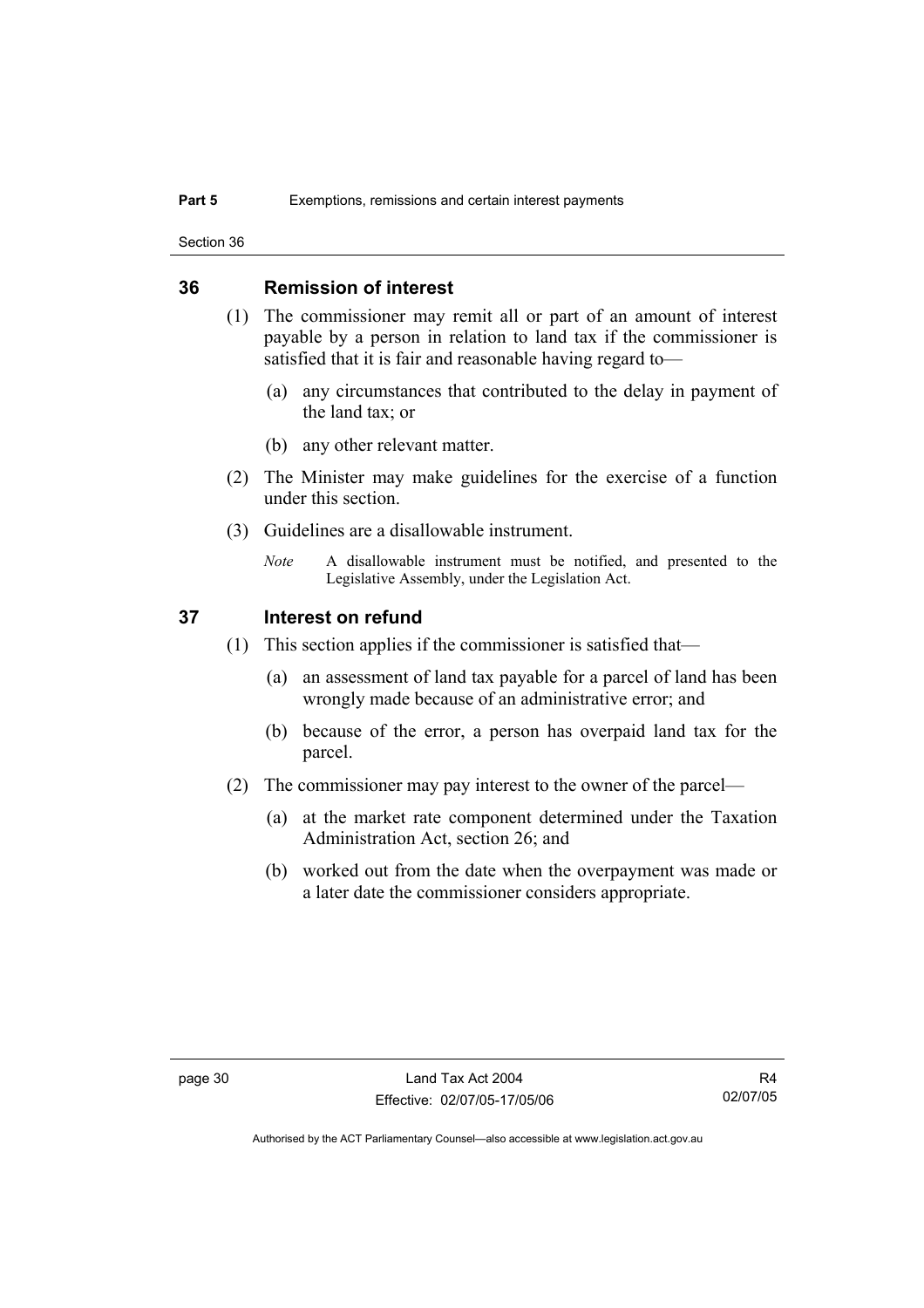## **Part 6 Miscellaneous**

### **38 Objections**

The following decisions of the commissioner are prescribed for the Taxation Administration Act, section 100 (Objection):

- (a) a decision under section 13 (1) (b) to refuse to exempt a parcel of land from land tax on compassionate grounds;
- (b) a decision under section 13 (5) revoking an exemption given on compassionate grounds;
- (c) a decision under section 37 to refuse to pay interest on an overpayment or to pay interest other than from the date when the overpayment was made.
- *Note* Assessments are made under the Taxation Administration Act and objections may be made under that Act, s 100 (1) (a). For example, if a person is given an assessment for land tax and the person is dissatisfied with the assessment because land tax was not payable in relation to the parcel of land, the person may object under that paragraph.

## **39 Review by AAT**

- (1) This section applies to a determination by the commissioner of an objection to a decision mentioned in section 38.
- (2) The determination is prescribed for the Taxation Administration Act, section 107.
	- *Note* Applications for review by the AAT may also be made in relation to determination by the commissioner of a decision on an objection to an assessment.

page 31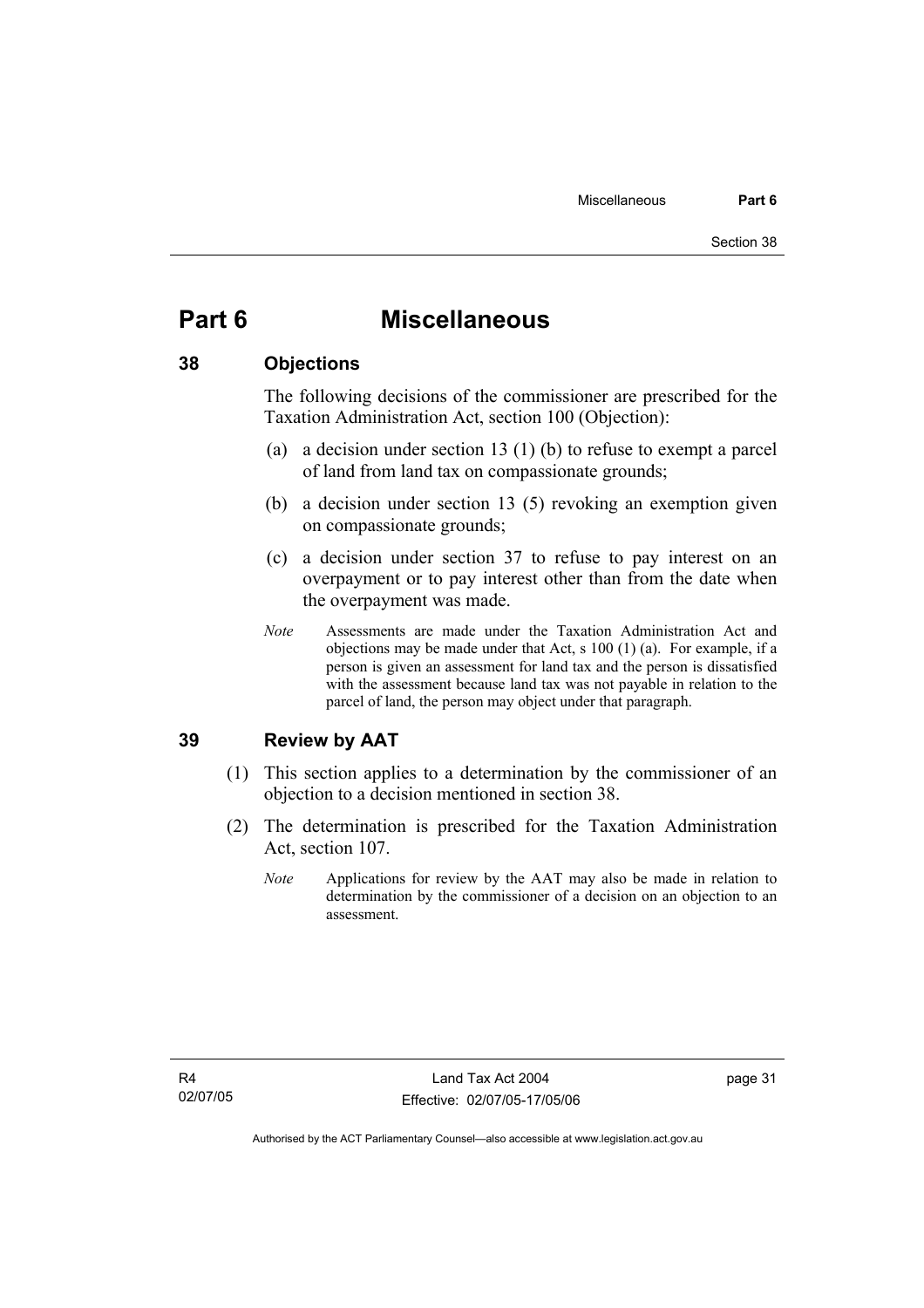#### **Part 6** Miscellaneous

Section 40

#### **40 Working out amounts with fractions for Act**

- (1) If an amount worked out under this Act contains a fraction of a cent, the amount must be rounded to the nearest cent, with  $\frac{1}{2}$  a cent being disregarded.
- (2) However, in working out the average unimproved value under section 15 (3) (Multiple dwellings), section 16 (2) (Land partly owned by corporation or trustee) or section 27 (5) (Unit subdivisions—land tax), any fraction of a dollar in the amount worked out must be disregarded.
- (3) The Taxation Administration Act, section 123 (Adjustments of amounts) does not apply in working out an amount under this Act.

### **41 Certificate of land tax and other charges**

- (1) A person may apply to the commissioner for a certificate of—
	- (a) the land tax assessed to be payable under this Act for a parcel of land for the current financial year; and
	- (b) the land tax and other amounts immediately payable to the commissioner under this Act in relation to the parcel.
	- *Note 1* A fee may be determined under s 43 for this provision.
	- *Note 2* If a form is approved under the Taxation Administration Act, s 139C for an application, the form must be used.
	- *Note 3* A single application form may be approved for this section and the *Rates Act 2004*, s 76 (see Legislation Act, s 255 (7)).
- (2) The commissioner must give the applicant the certificate.
- (3) The certificate is conclusive proof for an honest buyer for value of the parcel of land of the matters certified.
	- *Note* The certificate may include a certificate of amounts payable under the *Rates Act 2004* in relation to the parcel (see Legislation Act, s 49).

R4 02/07/05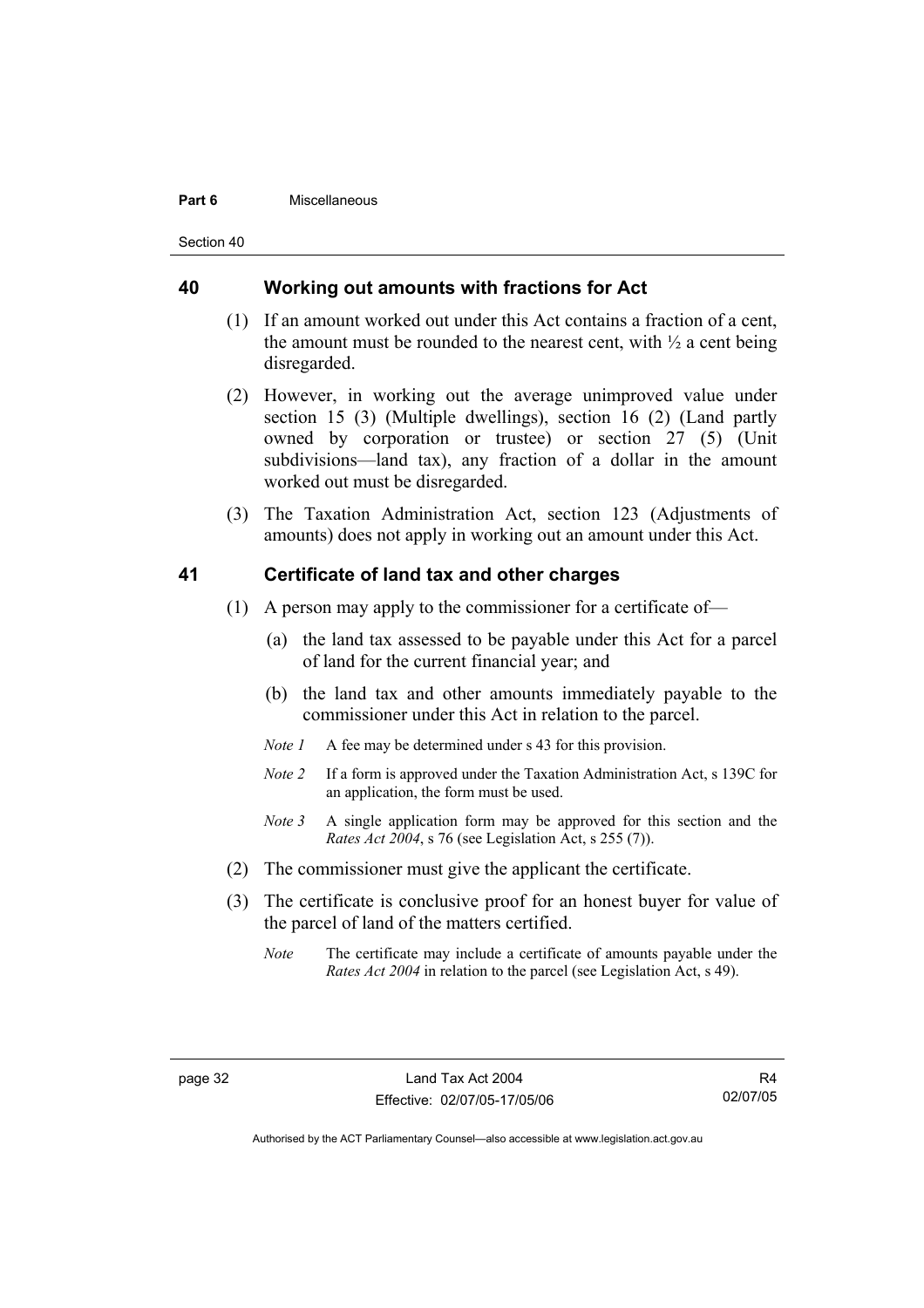(4) For this section, land tax and other amounts are taken to be payable immediately even if any necessary time after service of a notice has not ended.

### **42 Statement of amounts payable and payments made**

- (1) A person may apply to the commissioner for a statement of—
	- (a) the amounts that became payable to the commissioner under this Act in relation to a parcel of land in a stated financial year; and
	- (b) the payments received by the commissioner in the financial year for amounts that became payable under this Act in relation to the parcel.
	- *Note 1* A fee may be determined under s 43 for this provision.
	- *Note 2* If a form is approved under the Taxation Administration Act, s 139C for an application, the form must be used.
	- *Note 3* A single application form may be approved for this section and the *Rates Act 2004*, s 77 (see Legislation Act, s 255 (7)).
- (2) The commissioner must give the applicant the statement.
	- *Note* The statement may include a statement of rates payable and received under the *Rates Act 2004* in relation to the parcel of land (see Legislation Act, s 49).

## **43 Determination of fees**

- (1) The Minister may, in writing, determine fees for this Act.
	- *Note* The Legislation Act contains provisions about the making of determinations and regulations relating to fees (see pt 6.3)
- (2) A determination is a disallowable instrument.
	- *Note* A disallowable instrument must be notified, and presented to the Legislative Assembly, under the Legislation Act.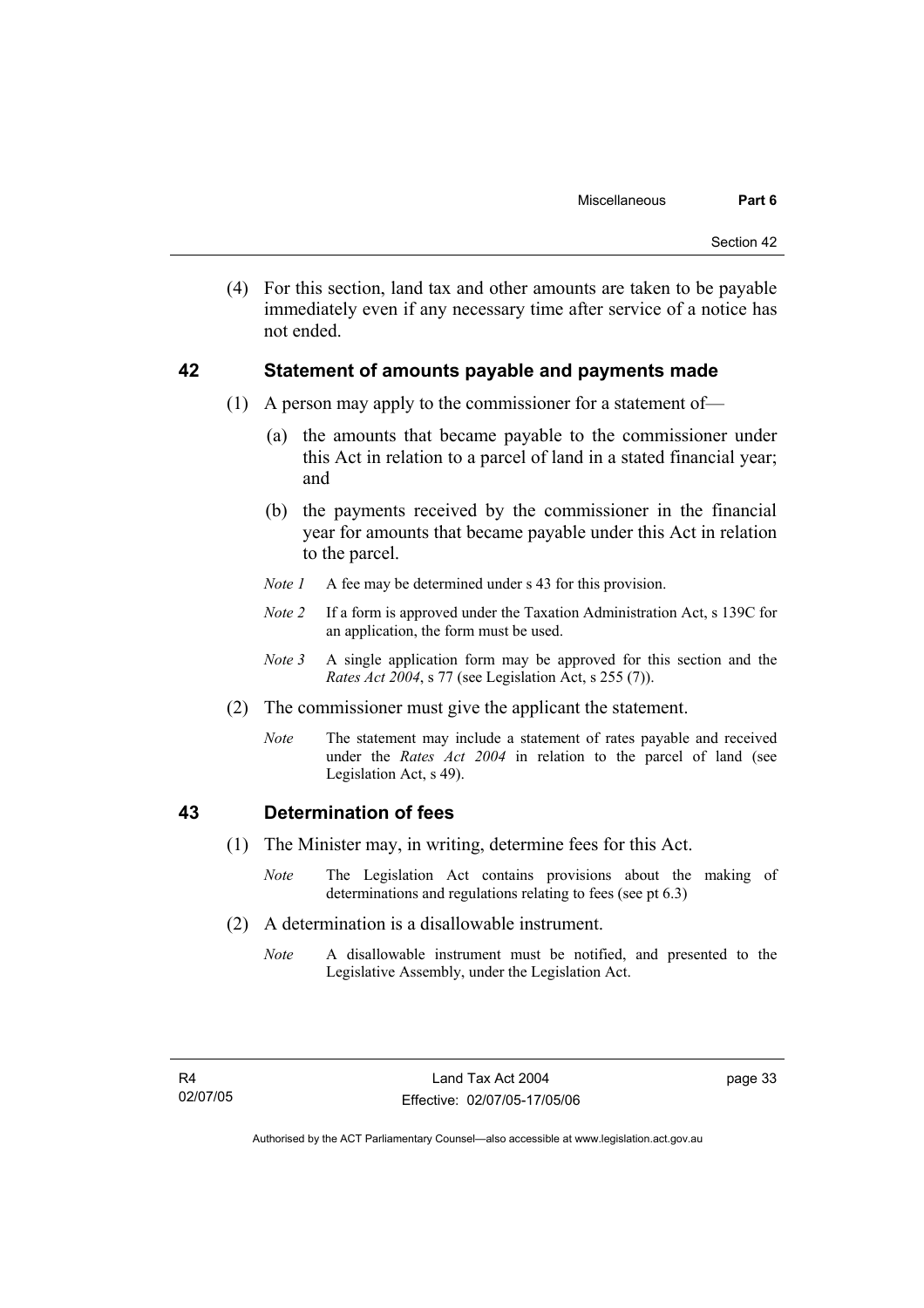#### **Part 6** Miscellaneous

Section 44

## **44 Regulation-making power**

The Executive may make regulations for this Act.

*Note* Regulations must be notified, and presented to the Legislative Assembly, under the Legislation Act.

page 34 Land Tax Act 2004 Effective: 02/07/05-17/05/06

R4 02/07/05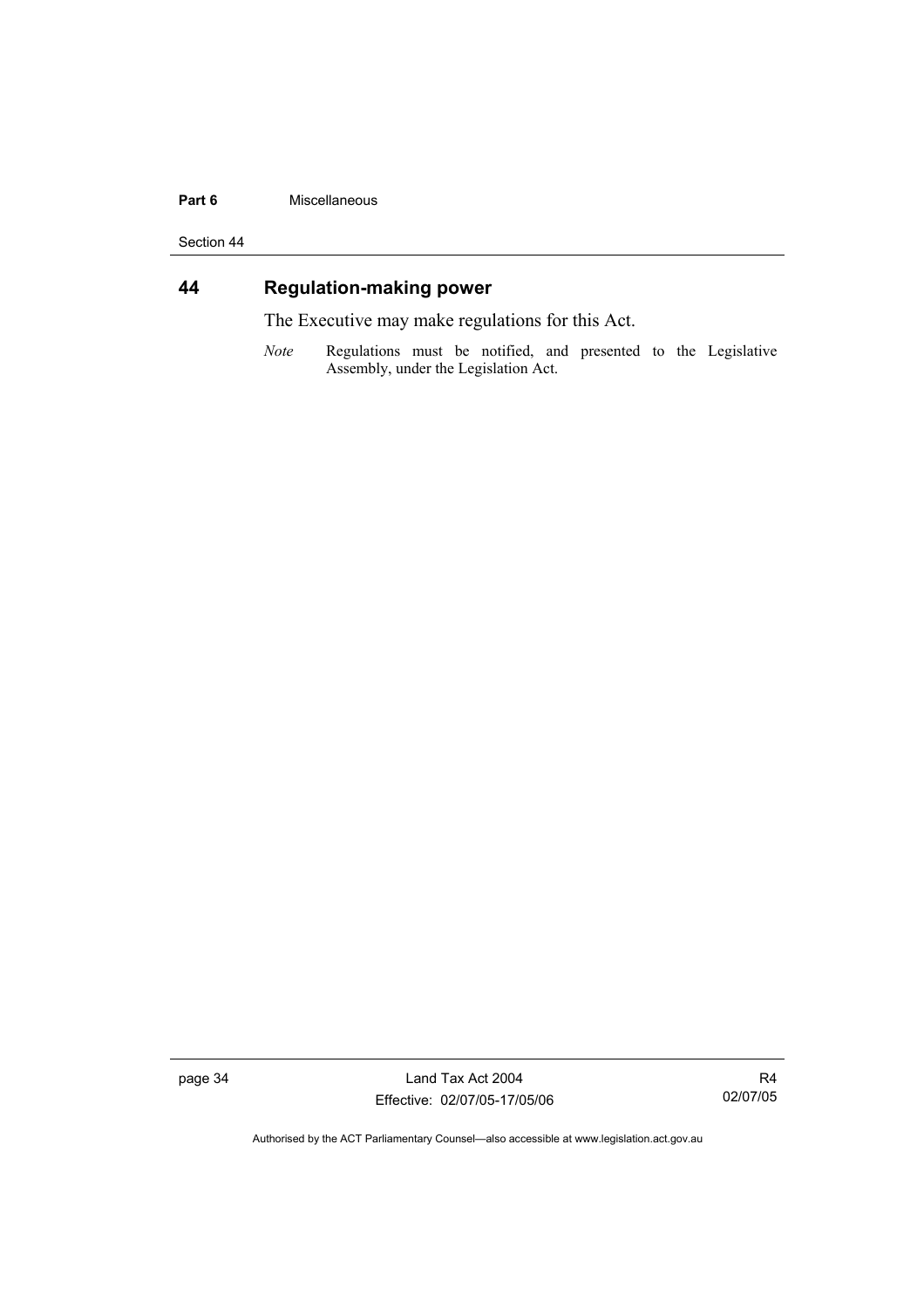## **Dictionary**

(see s 3)

- *Note 1* The Legislation Act contains definitions and other provisions relevant to this Act.
- *Note 2* For example, the Legislation Act, dict, pt 1 defines the following terms:
	- AAT
	- calendar month
	- commissioner for revenue
	- corporation
	- financial year
	- function
	- *interest*
	- person
	- quarter
	- under.

*assessment notice*, in relation to land tax, means a notice of assessment under the Taxation Administration Act, section 14 in relation to the land tax.

*commissioner* means the commissioner for revenue.

*land tax* includes—

- (a) penalty tax; and
- (b) the total of—
	- (i) the costs and expenses reasonably incurred by the Territory in attempting to recover the land tax; and
	- (ii) interest payable in relation to the land tax.

page 35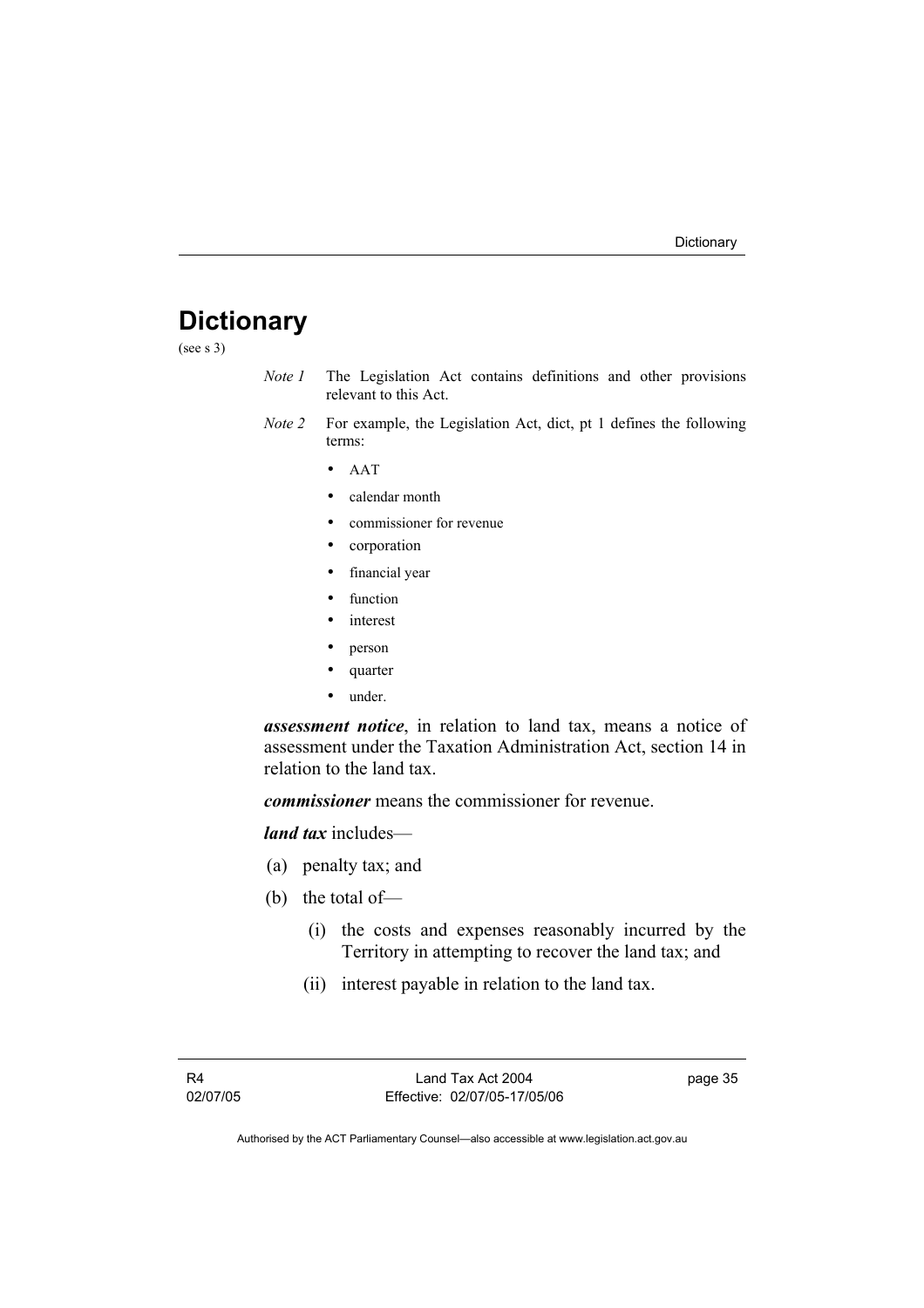*lease* means a lease from the Commonwealth or the Territory, and includes an agreement with the Commonwealth or the Territory—

- (a) for a lease of a parcel of land; or
- (b) for the tenancy or occupation of a parcel of land.

*owner*, of a parcel of land means—

- (a) the registered proprietor of an interest in the parcel (other than an interest in a lease granted by a person other than the Territory or the Commonwealth); or
- (b) a mortgagee in possession of the parcel; or
- (c) a person holding the parcel under a sublease from the Territory, if the Territory holds the parcel under a lease from the Commonwealth.

*owners corporation*—see the Unit Titles Act, dictionary.

*parcel* includes a part of a parcel of land that is separately held by an occupier, tenant, lessee or owner.

### *primary production* means—

- (a) production resulting directly from—
	- (i) cultivation of land; or
	- (ii) keeping animals for their sale, bodily produce or natural increase; or
	- (iii) fishing operations; or
	- (iv) forest operations; and
- (b) the manufacture of dairy produce by the person who produced the raw material used in that manufacture.

*qualifying parcel of land*, for division 4.2 (Certain proposed unit subdivisions)—see section 28.

R4 02/07/05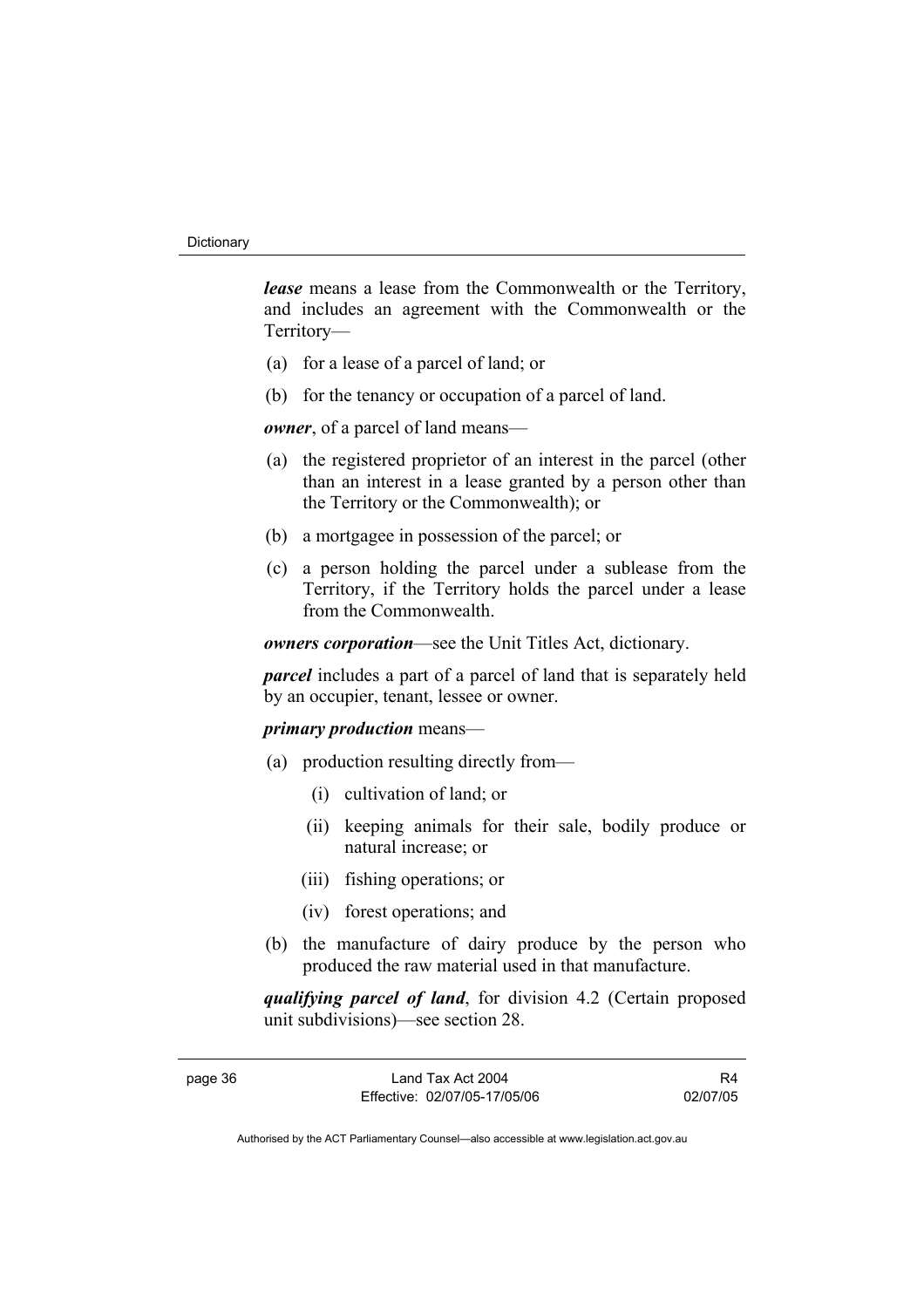*rateable land*—see the *Rates Act 2004*, section 8.

*rates*—see the *Rates Act 2004*, dictionary.

*rent*, for part 2 (Imposition and payment of land tax)—see section 7.

*rented*, for part 2 (Imposition and payment of land tax)—see section 8.

*residential land* means rateable land—

- (a) leased for residential purposes only; or
- (b) leased for residential purposes and other purposes but used for residential purposes only.

*rural land* means rateable land—

- (a) leased for the purpose of primary production only; or
- (b) leased for the purpose of primary production and other purposes but used mainly for primary production.

*Taxation Administration Act* means the *Taxation Administration Act 1999*.

*tenancy agreement*, for part 2 (Imposition and payment of land tax)—see section 7.

*tenant*, for part 2 (Imposition and payment of land tax)—see section 7.

*trustee*, for part 2 (Imposition and payment of land tax)—see section 7.

*unit* means a unit under the Unit Titles Act, section 9.

*unit owner*—see the Unit Titles Act, dictionary.

*unit subdivision*—see the *Rates Act 2004*, dictionary.

*Unit Titles Act* means the *Unit Titles Act 2001*.

R4 02/07/05 page 37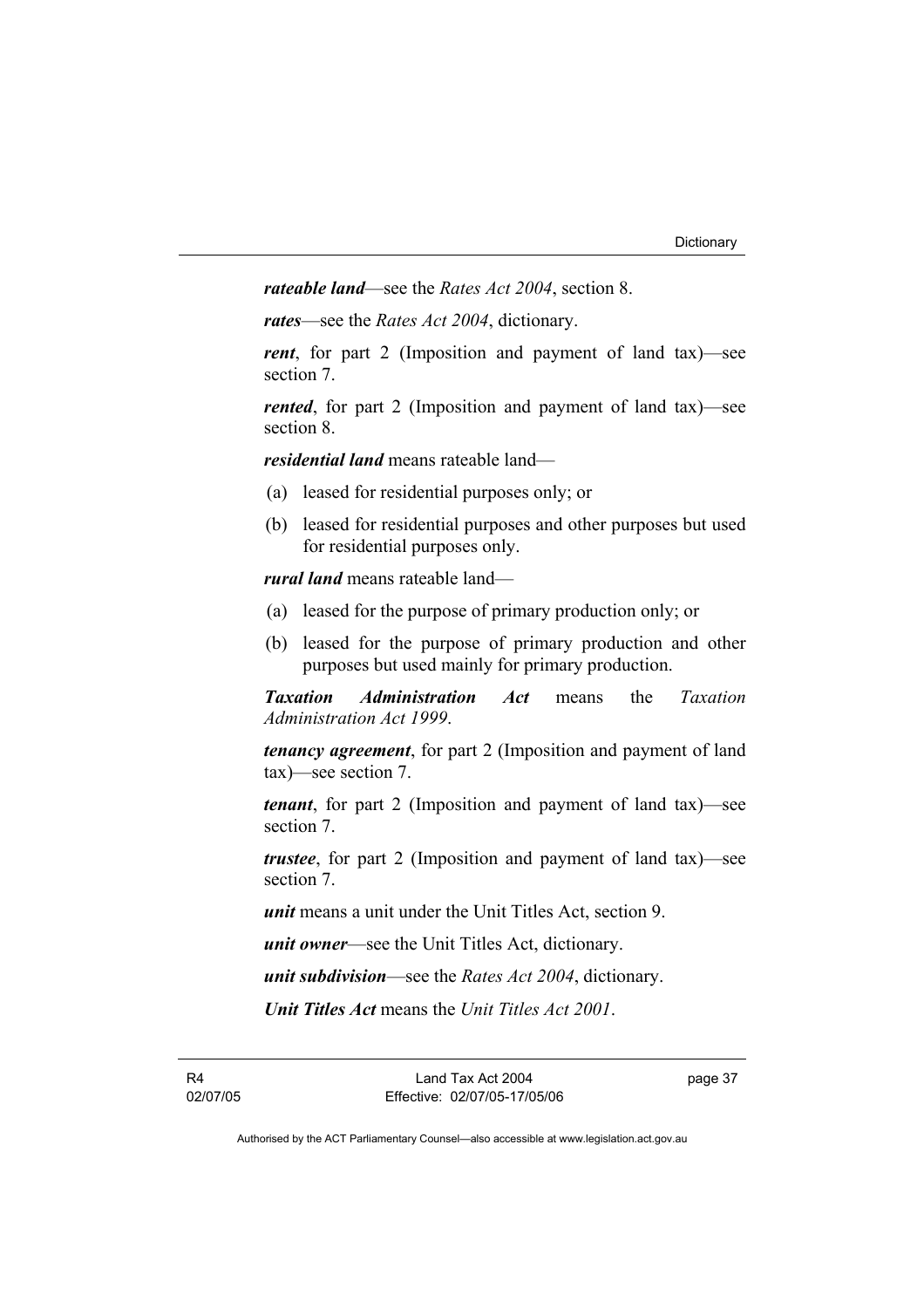1 About the endnotes

## **Endnotes**

## **1 About the endnotes**

Amending and modifying laws are annotated in the legislation history and the amendment history. Current modifications are not included in the republished law but are set out in the endnotes.

Not all editorial amendments made under the *Legislation Act 2001*, part 11.3 are annotated in the amendment history. Full details of any amendments can be obtained from the Parliamentary Counsel's Office.

Uncommenced amending laws and expiries are listed in the legislation history and the amendment history. These details are underlined. Uncommenced provisions and amendments are not included in the republished law but are set out in the last endnote.

If all the provisions of the law have been renumbered, a table of renumbered provisions gives details of previous and current numbering.

The endnotes also include a table of earlier republications.

| $am = amended$<br>$amdt = amendment$       | $ord = ordinance$<br>$orig = original$    |
|--------------------------------------------|-------------------------------------------|
| $ch = chapter$                             | par = paragraph/subparagraph              |
| $def = definition$                         | pres = present                            |
| $dict = dictionary$                        | prev = previous                           |
| disallowed = disallowed by the Legislative | $(\text{prev}) = \text{previously}$       |
| Assembly                                   | $pt = part$                               |
| $div = division$                           | $r = rule/subrule$                        |
| $exp = expires/expired$                    | renum = renumbered                        |
| $Gaz = gazette$                            | $reloc = relocated$                       |
| $hdg =$ heading                            | $R[X]$ = Republication No                 |
| IA = Interpretation Act 1967               | $RI = reissue$                            |
| ins = inserted/added                       | $s = section/subsection$                  |
| $LA =$ Legislation Act 2001                | $sch = schedule$                          |
| $LR =$ legislation register                | $sdiv = subdivision$                      |
| LRA = Legislation (Republication) Act 1996 | $sub =$ substituted                       |
| $mod = modified/modification$              | SL = Subordinate Law                      |
| $o = order$                                | underlining = whole or part not commenced |
| om = omitted/repealed                      | or to be expired                          |
|                                            |                                           |

### **2 Abbreviation key**

page 38 Land Tax Act 2004 Effective: 02/07/05-17/05/06

R4 02/07/05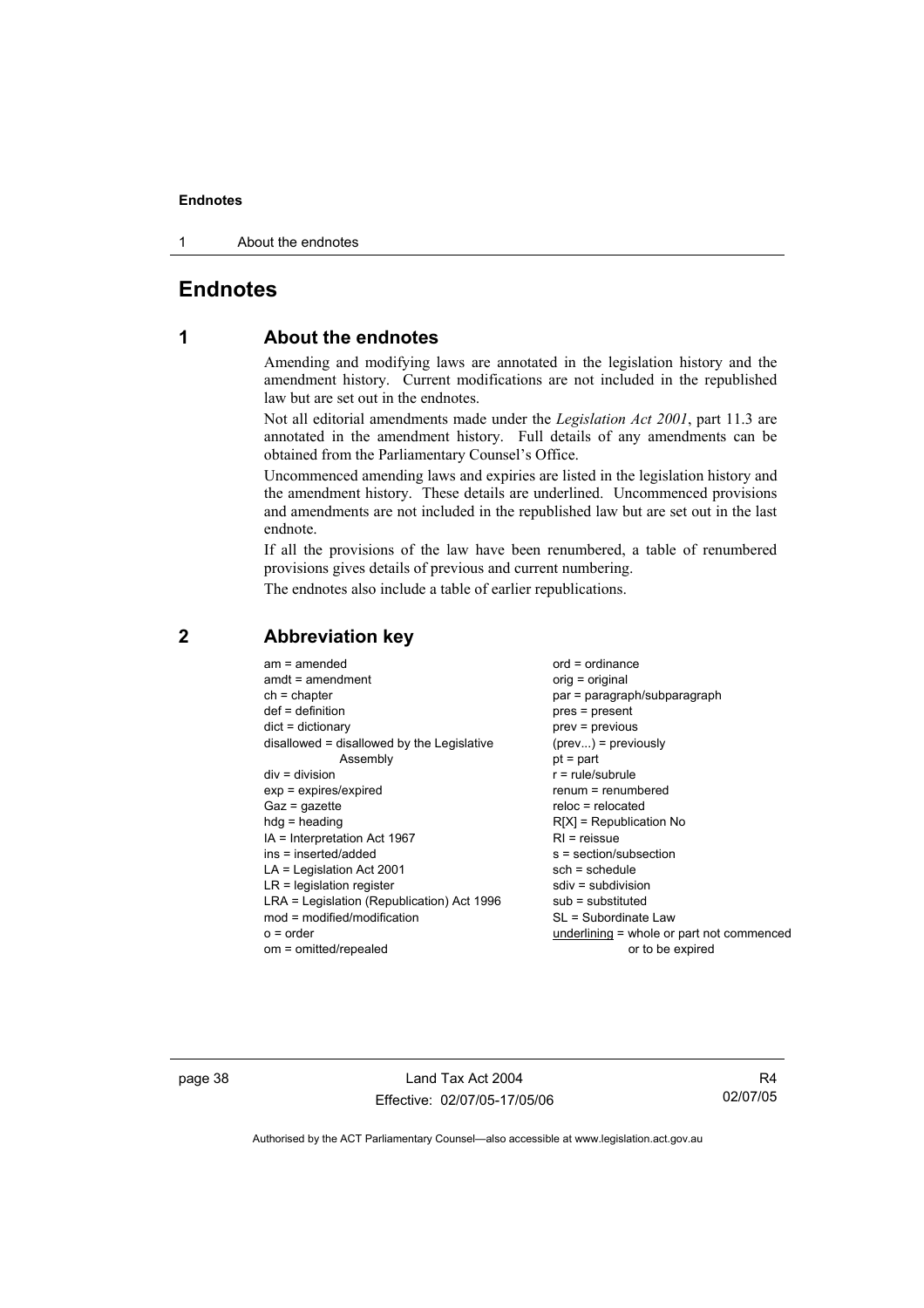## **3 Legislation history Land Tax Act 2004 A2004-4**  notified LR 18 February 2004 s 1, s 2 commenced 18 February 2004 (LA s 75 (1)) remainder commenced 1 July 2004 (s 2) as amended by **Statute Law Amendment Act 2005 A2005-20 sch 3 pt 3.32**  notified LR 12 May 2005 s 1, s 2 taken to have commenced 8 March 2005 (LA s 75 (2)) sch 3 pt 3.32 commenced 2 June 2005 (s 2 (1)) **Revenue Legislation Amendment Act 2005 A2005-29 pt 3**  notified LR 28 June 2005 s 1, s 2 commenced 28 June 2005 (LA s 75 (1)) pt 3 commenced 29 June 2005 (s 2 (2)) **4 Amendment history Commencement**  s 2 om LA s 89 (4) **Imposition of land tax**  s 9 am A2005-29 s 11 **Multiple dwellings**  s 15 am A2005-29 s 12 **Land partly owned by corporation or trustee**  s 16 am A2005-29 s 13 **Land tax for part of quarter**  s 18 am A2005-29 s 14 **Unit subdivisions—land tax**  s 27 am A2005-20 amdt 3.185 **Imposition of land tax—qualifying parcels of land**  am A2005-29 s  $15$ **Interest on refund**  s 37 am A2005-29 s 16 **Transitional**  pt 7 hdg exp 1 July 2005 (s 57)

R4 02/07/05

Land Tax Act 2004 Effective: 02/07/05-17/05/06 page 39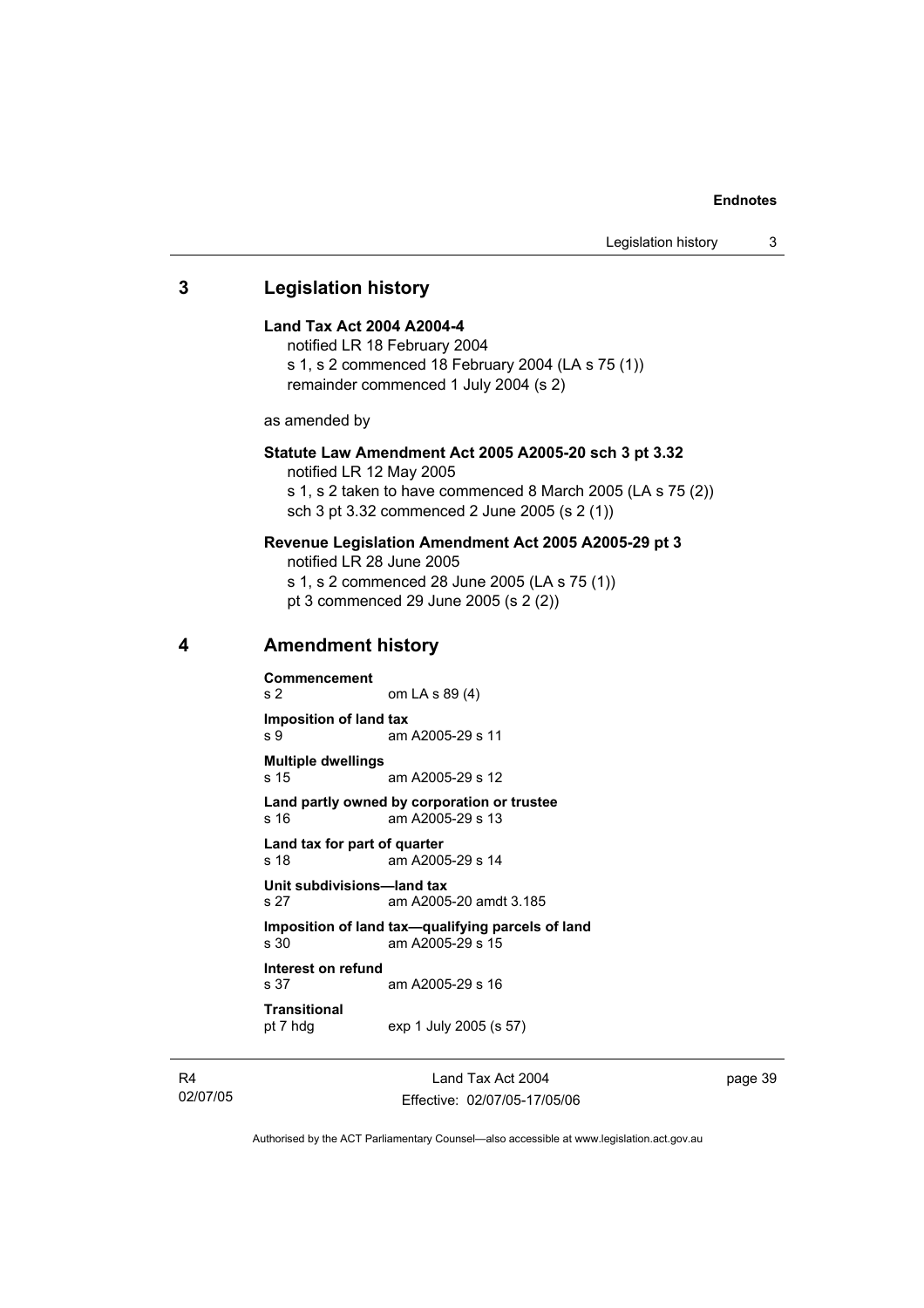4 Amendment history

**Meaning of** *repealed Act* **for pt 7**  exp 1 July 2005 (s 57) **Special provision for period to 30 June 1987**  s 46 exp 1 July 2005 (s 57) **Meaning of** *assessment*<br>s 47 exp 1 exp 1 July 2005 (s 57) **Land tax payable under repealed Act**  s 48 exp 1 July 2005 (s 57) **Land to which repealed Act, pt 4A applied**  exp 1 July 2005 (s 57) **Right to object if no objection lodged**  s 50 exp 1 July 2005 (s 57) **Objections lodged under repealed Act**  s 51 exp 1 July 2005 (s 57) **Applications for review if no application lodged**  s 52 exp 1 July 2005 (s 57) **Application for review if application lodged**  s 53 exp 1 July 2005 (s 57) **Notice of land tax in arrears**  s 54 exp 1 July 2005 (s 57) **Statements under s 42**  s 55 exp 1 July 2005 (s 57) **Modification of pt 7's operation**  s 56 exp 1 July 2005 (s 57) **Expiry of pt 7**  exp 1 July 2005 (s 57)

page 40 Land Tax Act 2004 Effective: 02/07/05-17/05/06

R4 02/07/05